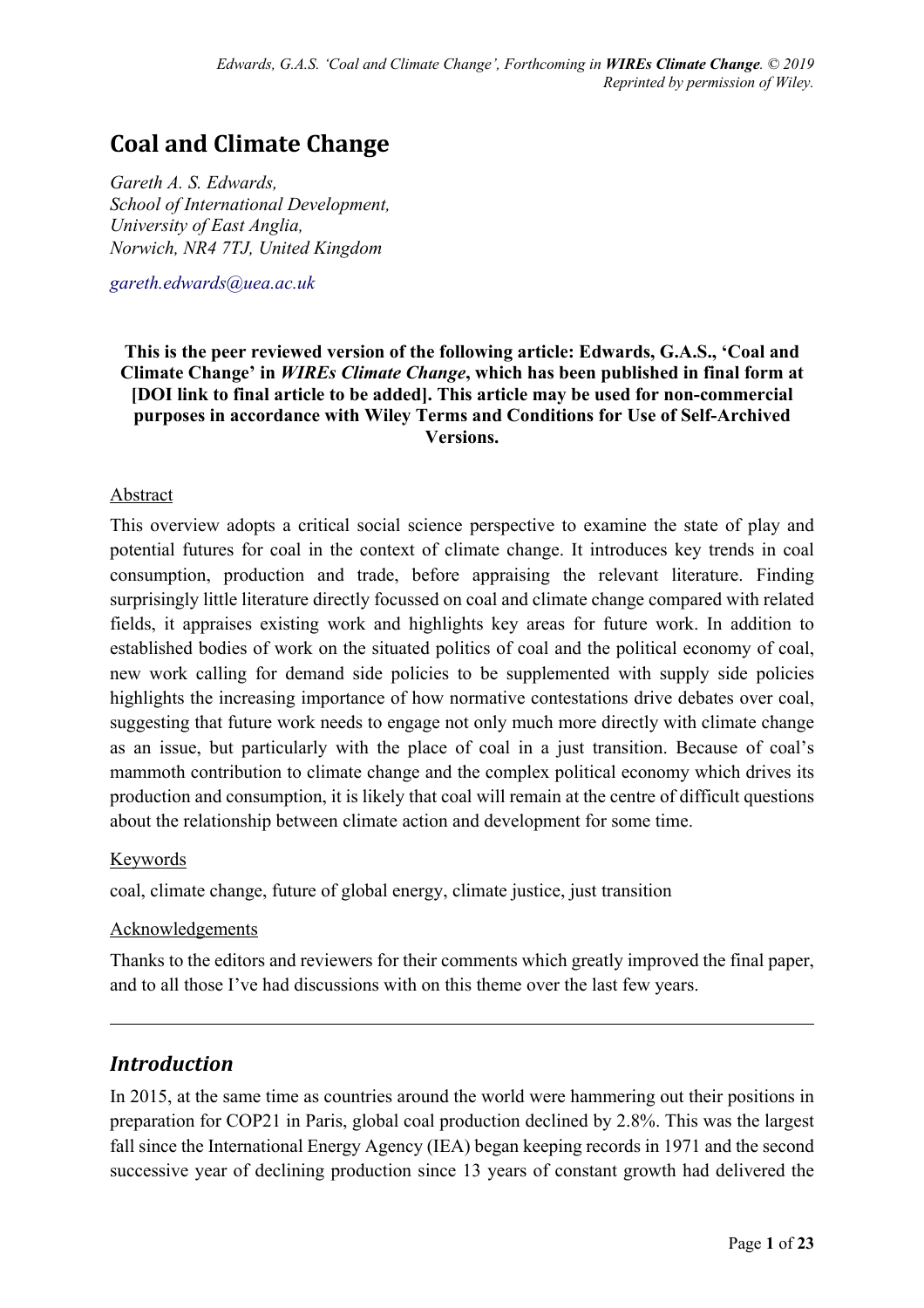highest ever coal production in 2013 (IEA, 2016a). It was immediately followed up with a 6.3% fall in production in 2016, confirming the trend away from coal. But despite these drops, coal still provides around 40% of the world's heat and power, a proportion largely unchanged in the 48 years of IEA records (IEA, 2018b). At COP21, the member states of the United Nations Framework Convention on Climate Change (UNFCCC) overwhelmingly endorsed the key recommendations contained in the Paris Climate Agreement, the headline target of which was to limit global warming well below 2°C above pre-industrial levels.<sup>1</sup> Because coal is such a significant energy source and the most carbon intensive and dirtiest of the fossil fuels (Gohlke *et al.*, 2011), movement towards this <2ºC target will require significant reductions in coal production and consumption in absolute terms (Fankhauser and Jotzo, 2018; Spencer *et al.*, 2018). Remarkably in this context, the Paris Agreement contains no mentions of either coal or 'fossil fuels' (Healy and Barry, 2017). McGlade and Ekins (2015: 187) calculate that even with widespread deployment of Carbon Capture and Storage (CCS) technology, "over 80 per cent of current coal reserves should remain unused from 2010 to 2050 in order to meet the target" (compared with just a third of oil reserves and half of gas reserves) and Johnson *et al.* (2015: 100) argue that it would require "the complete phase-out of coal-based electricity generation without CCS by 2050". This means that shifts in the coal trade or in public opinion over coal have amplified significance, since the future of the global climate is inextricably linked with the future of coal.

This overview is guided by the overarching question 'What is the future of coal in the context of climate change?' Of course, to understand the future of coal requires understanding the history of coal. Barbara Freese's magisterial *Coal: A Human History* (2005) opens with the summer of 1306, when the English nobility descending on London for Parliament found the air so toxic as a result of the burning of coal that they sought to ban the practice. The world would have been a very different place had their attempts been successful, but they were not, and her investigations led her to the conclusion that "a deep, rich vein of coal runs through human history and underlies many of the hardest decisions our world now faces" (Freese, 2005: 9). These decisions—Freese observed—concerned the climate, and particularly how it was changing in the face of massive consumption of coal and other fossil fuels. Modernity itself is coal-powered. William Cavert's environmental history of early modern London focusses on how "burning coal became an essential aspect of London life, a vital component, so it seemed to contemporaries, of social stability, commercial progress, and state power" (Cavert, 2016: 16). John Urry (2014) argues it was the emergence of coal-fired power that sent the non-fossil fuelled Chinese and Indian economies into decline in from the 18<sup>th</sup> century. Coal, in other words, was deeply embedded in social, political and economic life long before industrialisation began to demand ever-increasing supplies of coal in ever-more concentrated channels of energy flow.

With industrialisation, though, the quantities of coal required were so large that transporting and burning it required large numbers of workers concentrated in particular places. This, combined with the significance of the product, gave these workers new political power which shaped the emergence of a new mass politics (Mitchell, 2009, 2013; see also Urry, 2014). So

 $<sup>1</sup>$  As of November 2017, all UNFCCC member states had signed the agreement, though the USA has given</sup> notification that it intends to withdraw.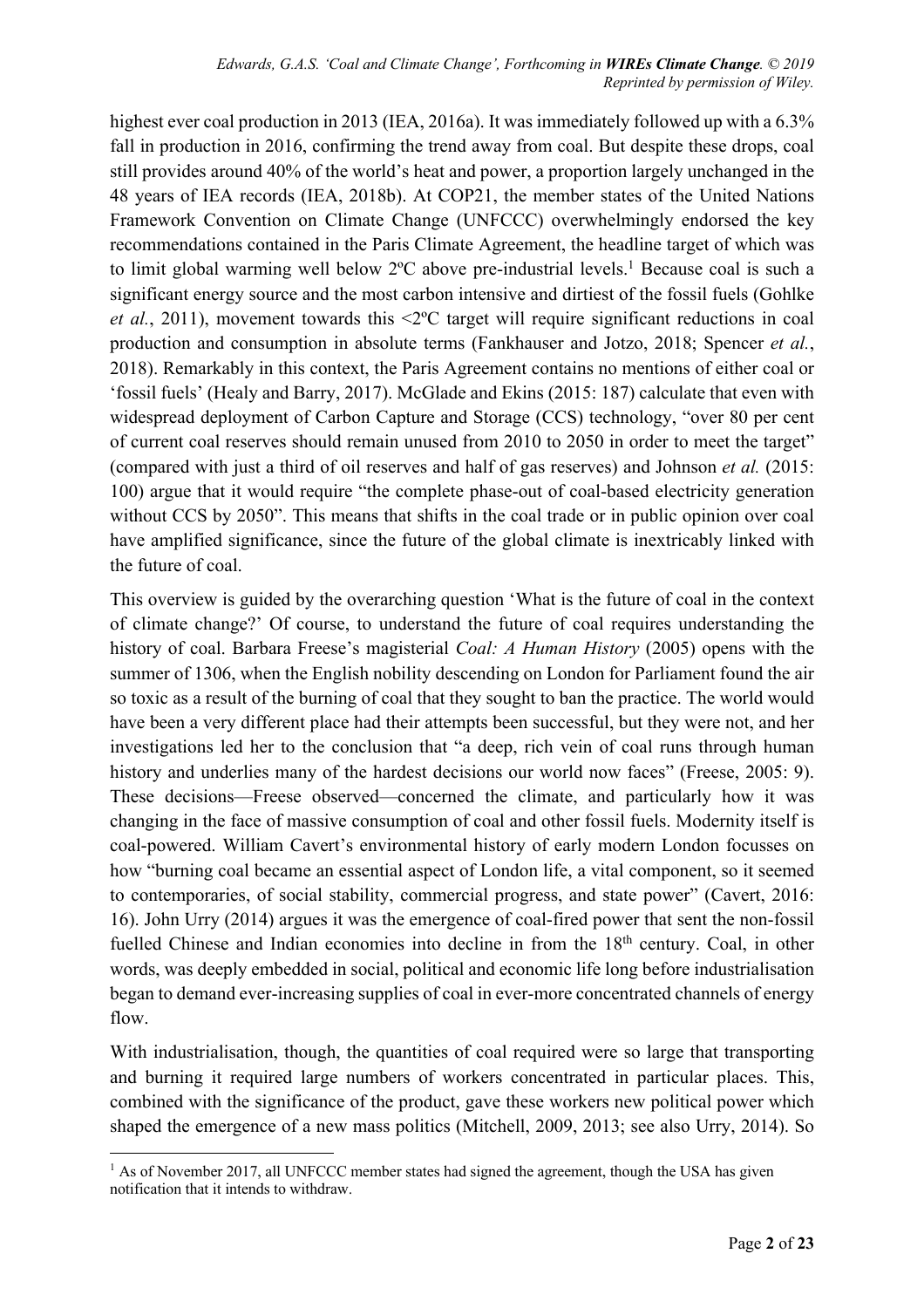coal emerges as a particular paradox, because it "both enables contemporary patterns of development and yet, by producing climate change, threatens that development" (Goodman *et al.*, 2016: 180). This means that positioning oneself against coal—particularly from the rich countries—"can easily be portrayed as to be pro-poverty or even racist, the obsession of the Western environmentalist happy to kick away the ladder to levels of economic prosperity that they themselves enjoy" (Tyfield, 2014: 69; see also Kartha *et al.*, 2018). It is no surprise that this 'equity' rationale has consistently underpinned both domestic climate politics in coaldependent developing countries such as India (Dubash, 2013, 2017), and been explicitly deployed in international fora, such as by Prime Minister Narendra Modi in his remarks at the opening of COP21 in Paris in November 2015. 2

To understand the future of coal requires an understanding of the trends in consumption, production and trade. The paper starts with these, drawing centrally on new analysis of IEA statistics, in the context of the broader literature. This reveals that Asia will determine the future of coal, and that despite the fact that China's actions outweigh any others, that India is emerging as a pivotal player. In particular, the dynamic between Indian demand and Australian supply could determine whether the Paris Agreement target of well below 2°C is achievable. The balance of the paper turns to the scholarly literature, drawing out key themes of work focussing specifically on coal and drawing connections with related literatures. The astute reader will notice that many (though by no means all) of the examples focus on either India or Australia. This is deliberate, since these countries will play a decisive role in the future of coal, and the relationship between them illuminates some of the key areas where research is required, including the role of coal in the global energy mix, the links between coal use and development, and the particularly pressing question of what implications the changing geographies of coal trade and the transition away from coal have for socio-environmental and climate justice.

## *Producing, consuming and trading coal in a climate-changed world*

The IEA's annual *Coal Information* report remains the most authoritative source of information about the state of the global coal industry, combining both key statistics and important timeseries data on coal and coal-derivative products (IEA, 2018b). For readers interested in the drivers of change in the coal market, including emerging trends and subnational shifts in production, consumption or trade, the IEA also publishes an annual *Market Report Series: Coal* (most recently, IEA, 2018a),<sup>3</sup> which contains much more detailed analysis of both recent trends and forecasts over a 5-year timeframe. As a balance to the coal industry-dominated projections from the IEA, the CoalSwarm 'Global Coal Plant Tracker' seeks to identify, map and describe every known coal plant larger than 30MW in capacity (Nace, 2018). 4

Before we can examine the coal trade, though, it is important to understand the types and uses of coal. Coal and coal-products are used for a variety of purposes, but the two key uses of coal are (a) the generation of electricity and heat; and (b) as an input to the production of iron, mainly for steel production. In the first case, energy is extracted from the expanding gases (mostly steam) produced by burning the coal and transformed into electricity and heat. There are myriad

 <sup>2</sup> https://www.mea.gov.in/Speeches-Statements.htm?dtl/26071/

<sup>3</sup> Between 2011 and 2016 this series was published as the *Medium Term Coal Market Report* series.

<sup>4</sup> https://endcoal.org/global-coal-plant-tracker/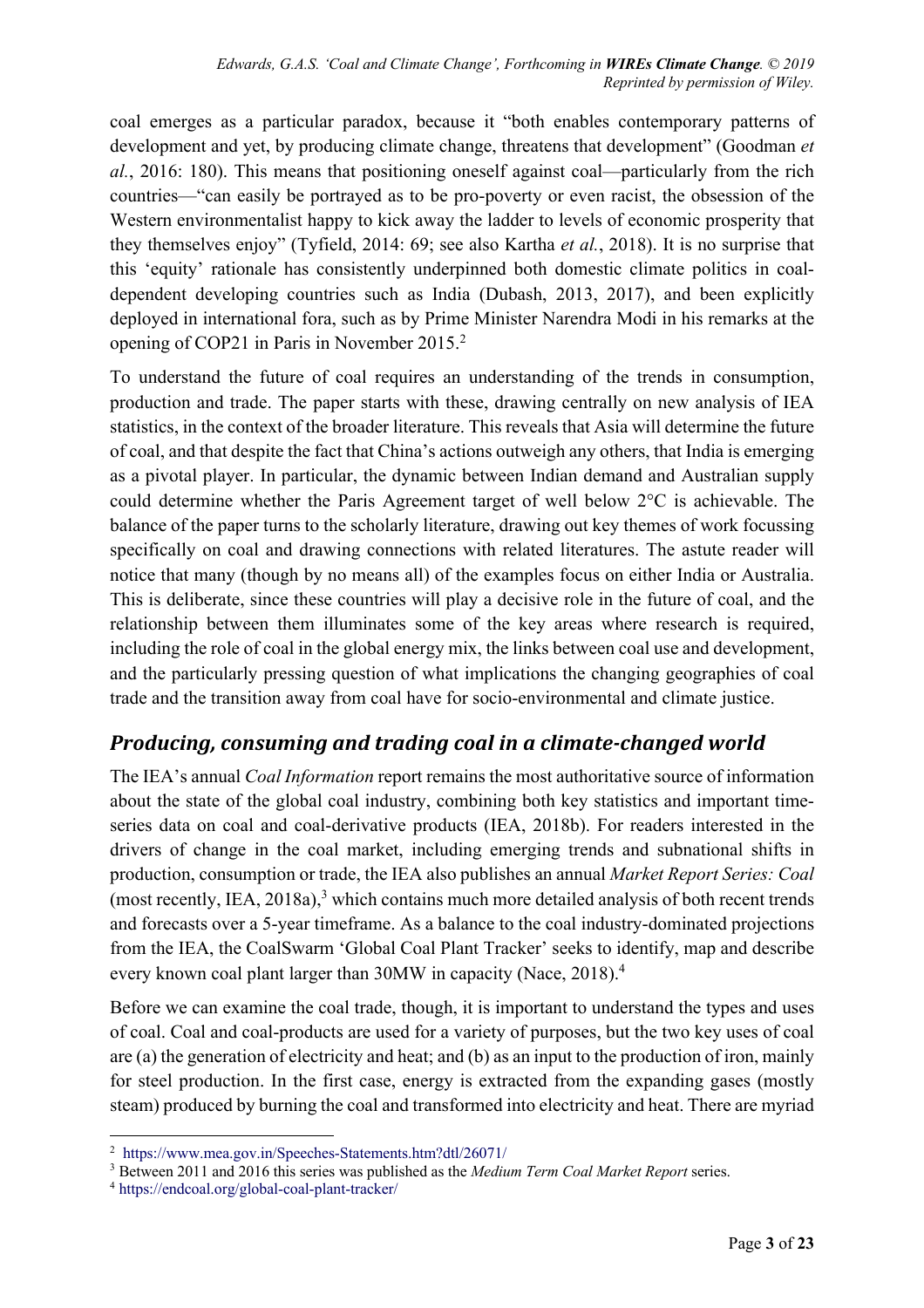different grades of coal used for this application, but broadly speaking they are broken down into two categories: 'black' or 'hard' coal (with a higher energy content of >5732kcal/kg) and 'brown' coal' (with a lower energy content of <5732kcal/kg). 'Lignite' is a form of brown coal with a particularly low energy content of <4777kcal/kg (IEA, 2018b). In the first case, coal is generally pulverised then burned. The heat generated turns water in tubes lining the boiler to steam, the pressure of which turns turbines. These turbines generate electricity by the magnetic coupling created by the rotation of these wire-coils.<sup>5</sup> In the second case, raw coal is first baked at high temperatures to remove impurities and create a fuel with a high carbon content known as 'coke', which is then burned in a blast furnace along with iron ore to produce iron. Because coal is frequently used to power the initial coke-making process, it therefore provides both the chemical agent (carbon monoxide) and the heat required to convert iron ore to iron. <sup>6</sup> Coke is also used as the primary fuel in the kilns used to produce cement. Like with coal for electricity and heat, different grades of coal are used, but because coal for coke production must be low in ash, sulphur and phosphorus, as well as strong enough to produce a coke that can hold the weight of the iron ore in the blast furnace, it is more uniform in quality than steam coal. This coal is referred to as 'coking' coal in IEA publications, and often referred to as 'metallurgical' coal elsewhere. When combined, 'steam coal', 'coking coal' and 'lignite' are often referred to as 'primary coal'.

#### *Coal consumption*

Understanding the purposes for which coal is used, the first consideration is where coal consumption takes place. The IEA tends to report coal consumption in energy-equivalent terms,7 and in such terms China has been the world's largest consumer of coal for three decades, having surpassed the consumption of the USA in 1987. To put China's consumption in perspective, growth in Chinese consumption from 29.2% of global consumption in 2000 to 52.2% in 2013 almost singlehandedly drove global coal consumption to its highest ever levels in 2013, and China has accounted for  $\sim$ 50% of the world's coal consumption ever since. In 2016, China's consumption was still over five times that of India, the second largest consumer.<sup>8</sup> Coal consumption is also highly concentrated amongst a small group of countries. In 2016, the Top 10 coal consuming nations accounted for 86% of global consumption, and Figure 1 highlights them along with historical data that helps contextualise their consumption relative to important UNFCCC dates including the 1990 'baseline' against which emissions reductions are gauged.

https://www.euronuclear.org/info/encyclopedia/coalequivalent.htm.

 <sup>5</sup> https://www.worldcoal.org/coal/uses-coal/coal-electricity

<sup>6</sup> https://www.worldcoal.org/coal/uses-coal/how-steel-produced

<sup>7</sup> The IEA expresses coal consumption statistics both in volumetric terms (Million tonnes or Mt) and in terms of an energy unit (Million tonnes of coal equivalent or Mtce) derived from calorific values supplied by the producing nations to facilitate comparisons between different energy sources because the energy content of coal varies according to its type and source.  $1Tce = 7,000,000$  kcal. Because higher quality coal produces more energy per kilogram, a higher Mtce:Mt ratio indicates a higher proportion of higher quality coal in the mix. Some typical conversion factors to kgce can be found at

<sup>8</sup> India became the world's second largest coal consumer in energy terms in 2015, having overtaken the USA in volumetric terms a year earlier in 2014.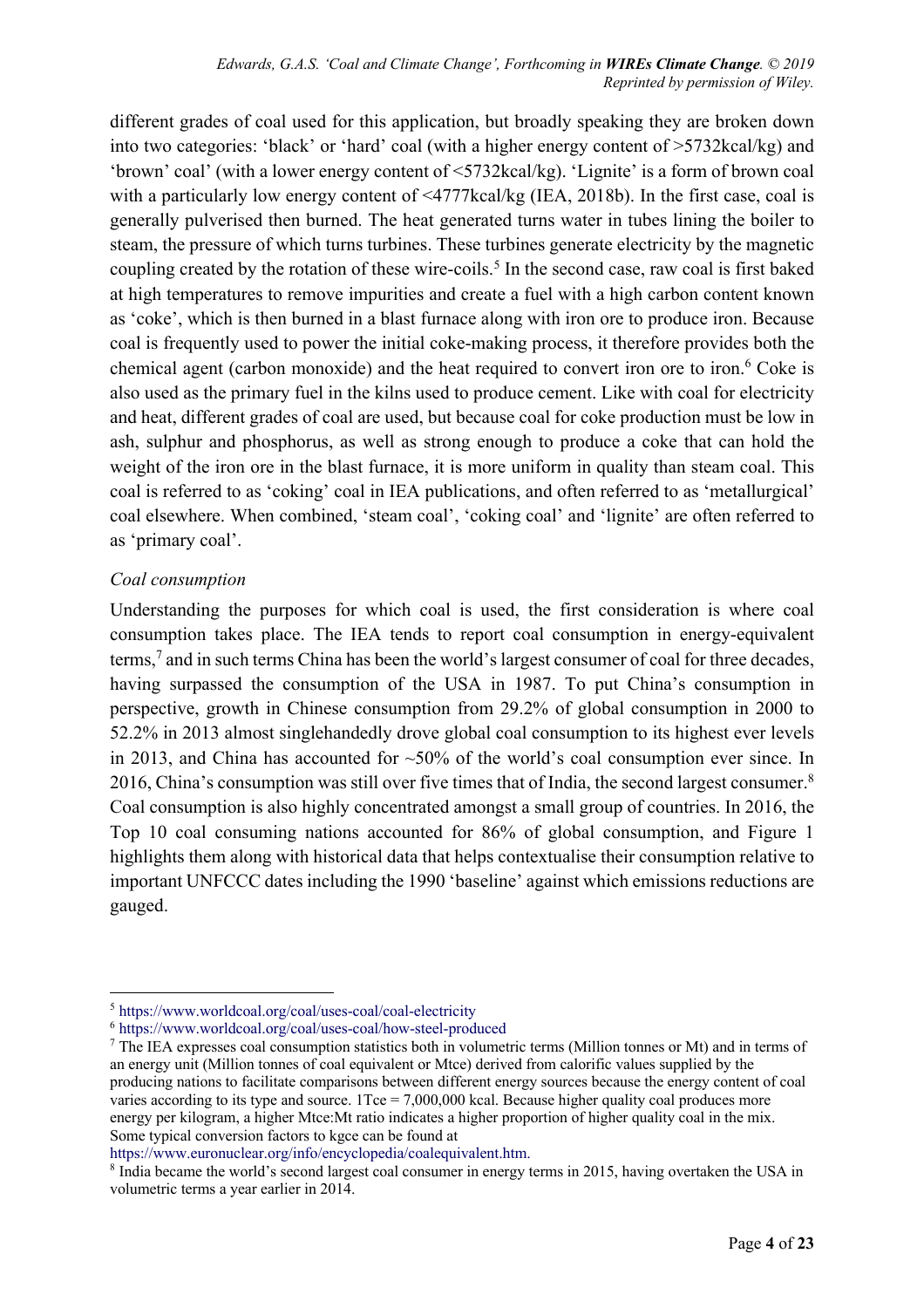

**Figure 1:** Historical consumption of the top 10 coal consuming countries in 2016. Based on IEA data from Coal Information © OECD/IEA 2018, www.iea.org/statistics. Licence: www.iea.org/t&c; as modified by G.A.S. Edwards.

If the overall proportion of the world's heat and power derived from coal has remained rather constant since the IEA started keeping records, over the same period the geography of coal consumption has been consistently shifting towards Asia, particularly non-OECD Asia. In part, this is merely a function of population and economic growth (Steckel *et al.*, 2015), exacerbated by globalization and the global division of labour which further shifts energy consumption into the developing world (Clark *et al.*, 2012). This shift has been led by China and India, which in 2016 together consumed over 60% of the world's primary coal. <sup>9</sup> Despite the historical significance of consumption in the USA, in reality its consumption has been in almost constant decline since the turn of the 21<sup>st</sup> century, and it is China and India that will determine the future of coal (Thurber and Morse, 2015; Tyfield, 2014). China and India also have the most significant 'infrastructural inertia'— already committed emissions—because the coal power plants in both countries are considerably 'younger' than those in the developed world, and thus have more of their useable life remaining (Davis *et al.*, 2010; Edenhofer *et al.*, 2018).

Despite China's overwhelming influence, the pivot has begun to swing towards India (Sahu *et al.*, 2017; Meng *et al.*, 2018). China recorded its third successive year of falling consumption in 2016 and has explicitly set targets to cap coal consumption by 2020 (Spencer *et al.*, 2018). By contrast, in 2016 India recorded its 18<sup>th</sup> successive year of successive growth in coal consumption, around 60% of which is used to generate electricity. The IEA forecasts Indian consumption to continue growing by 3.3%pa between 2017-2022, underpinning the global coal

 $962.2\%$  in energy terms (Mtce) and  $60.7\%$  in volumetric terms (Mt)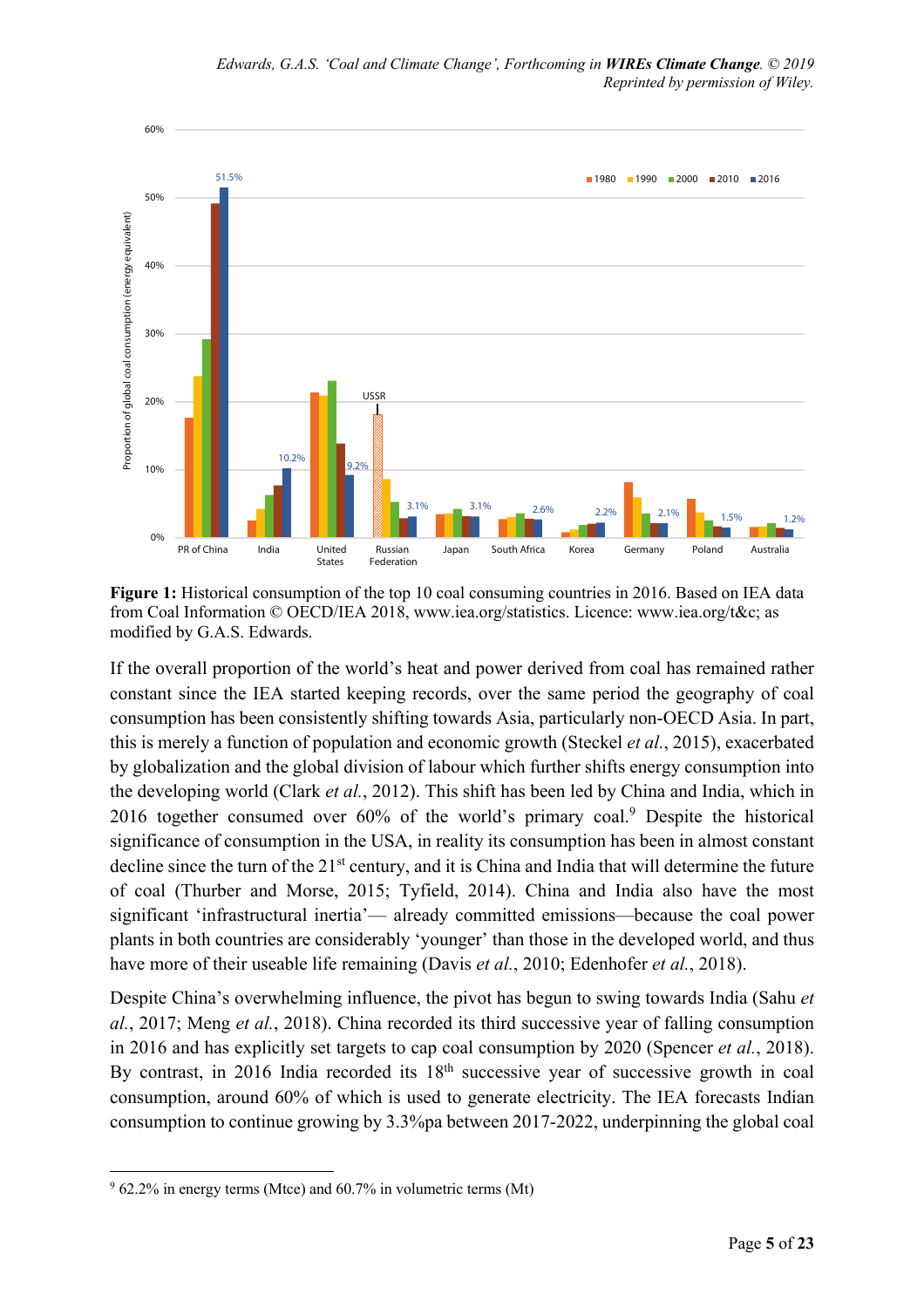market for the next 5 years at least, and for non-OECD Asia to be the key growth region over the next two decades as rising living standards, industrialization and economic development programmes drive growth in energy consumption (IEA, 2017: 84; see also Froggatt, 2013; Morse, 2012; Sahu *et al.*, 2017; Thurber, 2019). Some commentators consider the IEA projections to be overstated (e.g. Sartor, 2018), but the growing influence of India is not in dispute, nor is the fact that "the success of the Paris Agreement and international climate mitigation efforts may therefore depend on curtailing growth of coal-based energy and emissions in now-industrializing and urbanizing countries" (Meng *et al.*, 2018: 5).

### *Coal production*

A similar pattern of coal concentration emerges in the production sphere. The three largest coal consumers—China, India, and the USA—are also the three largest coal producers, and the Top 10 coal producers account for 91% of the worlds production (Figure 2). As with consumption, it was the influence of China which drove global coal production to its peak in 2013 and global production has been declining since then, with the 460Mt decline recorded in 2016 the largest absolute fall (IEA, 2017). Some countries notably buck the general trend towards reduced production since 2013. India and Russia have registered increases in production every year, and Australia increased production every year except 2016 (Figure 2). Overall, the most recent figures show that coal production remains over 60% higher than it was in 2000 (IEA, 2018b).



**Figure 2:** Historical production of the top 10 coal consuming countries in 2016. Based on IEA data from Coal Information © OECD/IEA 2018, www.iea.org/statistics. Licence: www.iea.org/t&c; as modified by G.A.S. Edwards.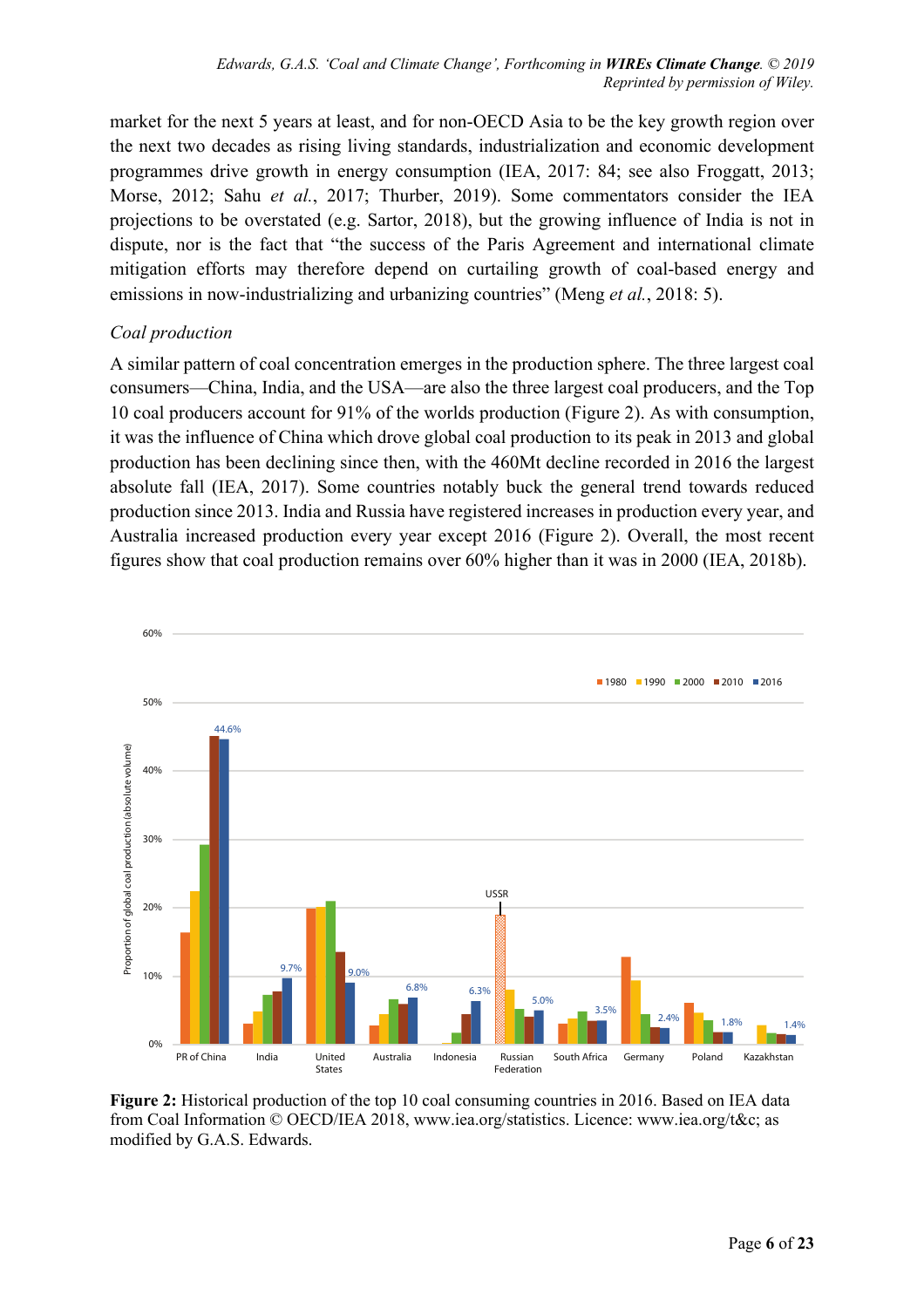### *The coal trade*

The consumption and production data just presented show a pattern of 'coal countries': the top 10 coal producing countries produce 91% of the world's coal and also consume 81% in volumetric terms. Only Japan and Korea are in the top 10 coal consumers without being significant producers too. But in a climate change context there are two important trends to note. Firstly, the coal trade is dominated by demand for power and heat rather than steel production or industrial processes. Steam coal and lignite consistently accounting for more than three-quarters of the coal trade. Secondly, Australia and Indonesia dominate the international coal trade. Together they were the source of 57.4% of coal exports in 2016 (29.3% from Australia and 28.1% from Indonesia), and both export more than twice as much coal as Russia, consistently the third largest exporter (IEA, 2018b). In 2015 Australia also once again overtook Indonesia to become the world's largest coal exporter, regaining a position it had previously held from 1984 to 2010 (IEA, 2016a). Australia and Indonesia are also the most export-oriented coal producers in the world by a considerable margin, with 77.8% of Australian and 80.4% of Indonesian coal exported in 2016, and both are favourably located for export into the same Asian export market which is the destination for 70.8% of global imports (Figure 3) (Oei and Mendelevitch, 2019). Import forecasts are highly volatile. In 2016, the IEA's 5-year forecast was for Indian imports to grow at 3% per year (IEA, 2016b: 93); a year later the forecast had been revised to a decline of 3.6% per year (IEA, 2017: 104). But, as discussed above, this does not dampen the consensus that non-OECD Asia in general and India in particular are key to the future fortunes of coal.



**Figure 3:** Major coal (a) exporters and (b) importers in 2016. Based on IEA data from Coal Information © OECD/IEA 2018, www.iea.org/statistics. Licence: www.iea.org/t&c; as modified by G.A.S. Edwards. Useful visualisations of the global coal trade both by weight and value based on UN Commodity Trade Statistics can be found at resourcetrade.earth (Chatham House, 2017)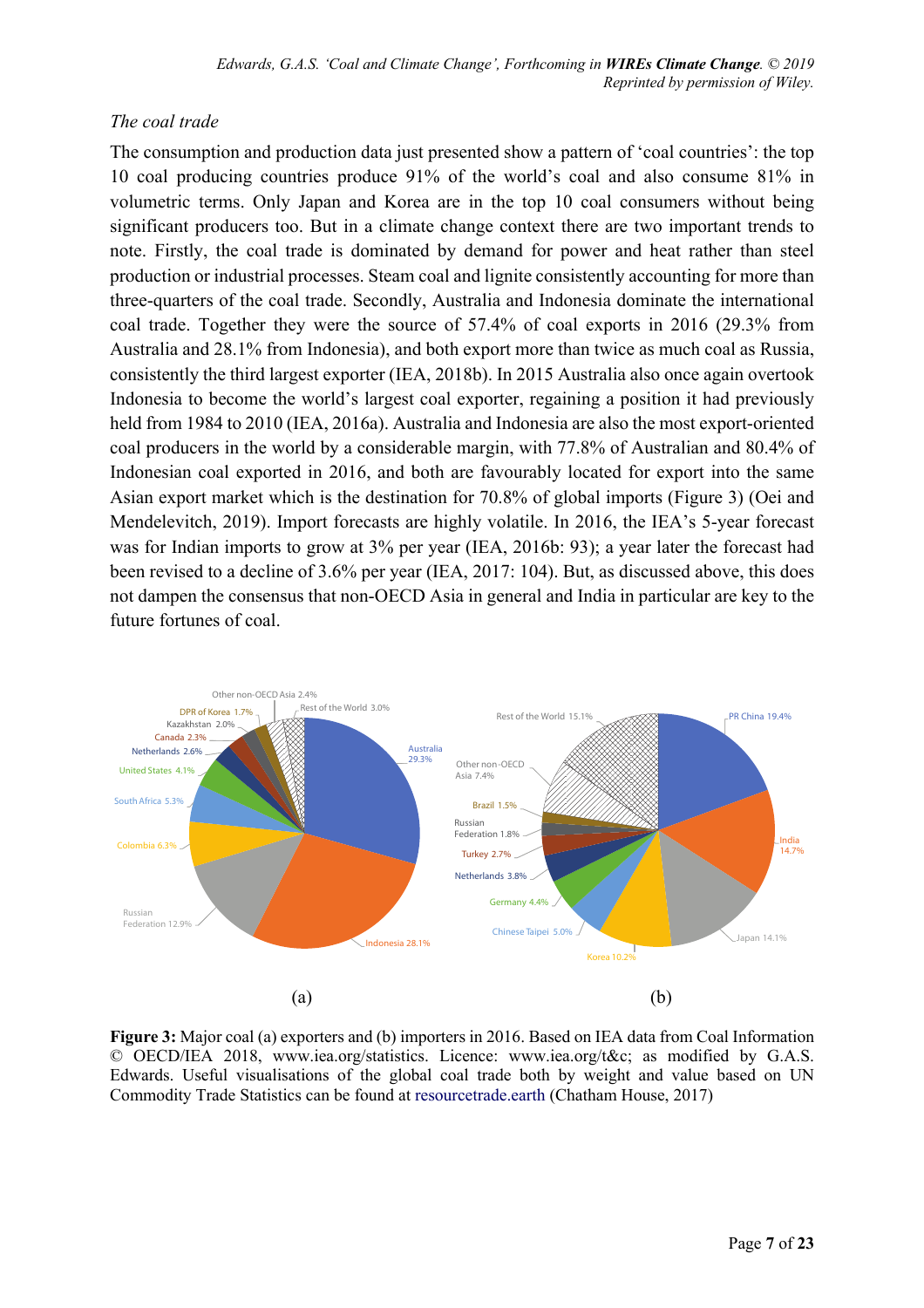#### *Key trends in coal consumption, production and trade*

In overall terms, the global story of coal as an energy source is one of stasis. Coal remains the most abundant, most widespread and most easily extracted fossil fuel around the world, and has been the source of ~40% of the world's heat and power for over 40 years (IEA, 2018b). Coal is also supported by a powerful and well-resourced political-economic complex (Bell and York, 2012; see also Huber, 2009; Tyfield, 2014; Urry, 2014). But just beneath the surface, it is clear that the international political economy of coal is undergoing significant change in the context of climate change. Many advanced industrial countries have shifted towards deliberate phaseouts of coal as an energy source and at the same time years of technological development and greatly enhanced investment in the renewable energy sector is beginning to deliver the reduced costs and increased reliability of supply which has so far helped ensure coal, gas or nuclear energy generation remained the go-to options for baseload power generation.

However, coal remains on the ascendency amidst a group of developing and extraction-oriented countries, particularly in the 'Pacific Basin' coal market focussed on Asia and Oceania (Thurber and Morse, 2015). China will dominate coal production and consumption in absolute terms for the foreseeable future, and as such its policies will be significant drivers of the fortunes of coal. But indications are that despite China's mammoth coal production and consumption figures, a gradual decline in coal is much more likely there than any growth (Spencer *et al.*, 2018). By contrast, coal consumption is rapidly growing in Asia generally and the Indian subcontinent particularly. India is emerging as a key driver of coal demand, and coal in India is not just a means to an end; it is also associated with the very *idea* of India as a modernising, industrialising country (Lahiri-Dutt, 2014). India's absolute demand for coal and its policies for sourcing it will be a major factor driving production decisions in Australia and Indonesia, the world's two biggest coal exporters (Rosewarne, 2016), with potentially catastrophic consequences for the global climate system (McGlade and Ekins, 2015; Meng *et al.*, 2018; IPCC, 2018).

A recent report argued that it was realistic to envisage a global transition away from coal by 2050 (Sartor, 2018). But this will require significant political will and rapid action, neither of which history gives reason to be confident about. Concluding a historical appraisal of coal in Australia, Duus argues that "Considering the largely aligned objectives of the state and mining interests, deep change is unlikely to be initiated by governments or industry at the current time" (Duus, 2013: 106), and the same can be said for India (Lahiri-Dutt, 2016). The discursive representation of coal in India today is strongly reminiscent of coal's central role in the emergence of industrial modernity, with its associated political and social structures (Freese, 2005; Tyfield, 2014), mirroring the experience in other 'coal countries' such as Poland (Kuchler and Bridge, 2018). In arguing that modern democracy was built on coal until the mid  $20<sup>th</sup>$ century, and thereafter on oil, Mitchell (2013) captured something essential about the symbiotic relationship between fossil fuel exploitation and modern democratic capitalism. But perhaps he overstated the demise of coal, which some scholars have argued is currently experiencing a remarkable renaissance (Edenhofer *et al.*, 2018; Steckel *et al.*, 2015). The relationship between India and Australia is notable for capturing open questions surrounding the role of coal in the global energy mix, the links between coal use and development, and the under-researched question of what implications the changing geographies of coal trade and the transition away from coal have for socio-environmental and climate justice.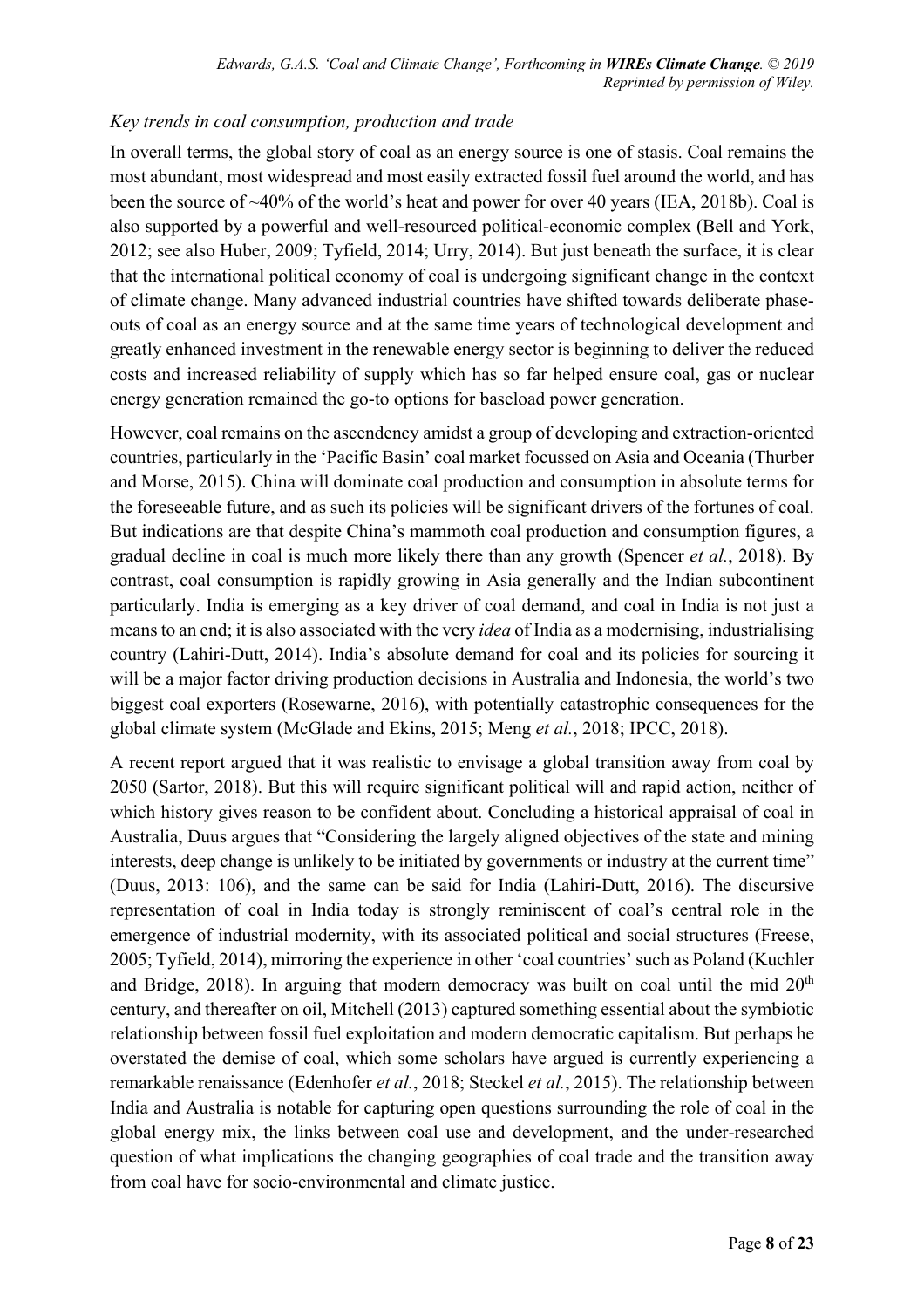## *Appraising the literature*

What then, should research on coal in the context of climate change focus on? In this section, I consider the existing literature and seek to sketch out some productive avenues for future research. To get a sense of the literature on coal and climate change, a series of searches were conducted in both Google Scholar and the Web of Science (WOS) Core Collection (Table 1), following Haddaway *et al.*'s (2015) methodology which supplemented existing techniques for systematic reviews with a Google Scholar title search to increase the grey literature coverage. The most narrow search—for sources with both "coal" and "climate change" in the title (Search 1 in Table 1)—yielded only 221 sources on Google Scholar and 28 sources on WOS. By contrast, "fossil fuel" (Search 5) generated 7030 and 1445 results respectively, and "climate change" (Search 6) generated  $\sim$ 242,000 and 41,067 results respectively.

**Table 1: Results of a search on Google Scholar and Web of Science for key words in the title and [full text] of published literature, conducted 13 December 2018.** 

| Search Term <sup>10</sup>           | <b>Google Scholar sources</b> | <b>Web of Science sources</b> |
|-------------------------------------|-------------------------------|-------------------------------|
| 1. coal AND "climate change"        | $221$ [~581,000]              | $28$ [2,341]                  |
| 2. coal AND climate                 | $602$ [~1,930,000]            | $105$ [4,411]                 |
| 3. low AND carbon AND<br>transition | $1050$ [~4,150,000]           | $343$ [21,856]                |
| 4. climate AND justice              | $2350$ [~2,210,000]           | $\frac{426}{3,117}$           |
| 5. "fossil fuel"                    | $7030$ [~1,010,000]           | $1445$ [15,831]               |
| 6. "climate change"                 | $\sim$ 242,000 [~2,440,000]   | 41,067 [224,456]              |

Though this is a rather crude measure, it was notable just how little literature there is which explicitly focusses on coal and climate change, particularly given the significance of coal in driving climate change historically and constraining climate change responses in the present. Most of the social science literature engages with coal only indirectly, inasmuch as coal is relevant to other economic, environmental and political questions such as resource extraction, energy policy or climate policy. Indeed, this journal has never previously published a paper with "coal" in its title or keywords, and has published only two articles where coal was mentioned in the abstract; the national reviews on Poland and Australia (Kundzewicz and Matczak, 2012; Head *et al.*, 2014).

Because the relevant literature is so diverse, parsing and organising it is challenging. I have therefore arranged this section to highlight five areas for research which I think should be prominent in considering the future of coal in the context of climate change. I start by considering existing work on (1) the locally situated politics of coal and (2) the political economy of coal. Taken together, these bodies of work establish why coal politics are so central to climate policy, and how coal fits into political and economic structures. I then turn to two literatures which envision very different futures for coal: (3) the emergent literature on supplyside climate policy, which is concerned with stimulating a rapid and transformative shift away from coal, and (4) more briefly the literature on Carbon Capture and Storage (CCS), which sees

 <sup>10</sup> Google Scholar searches used the form [allintitle:*Search Term*] while WOS searches used the form [TI=(*Search Term*)].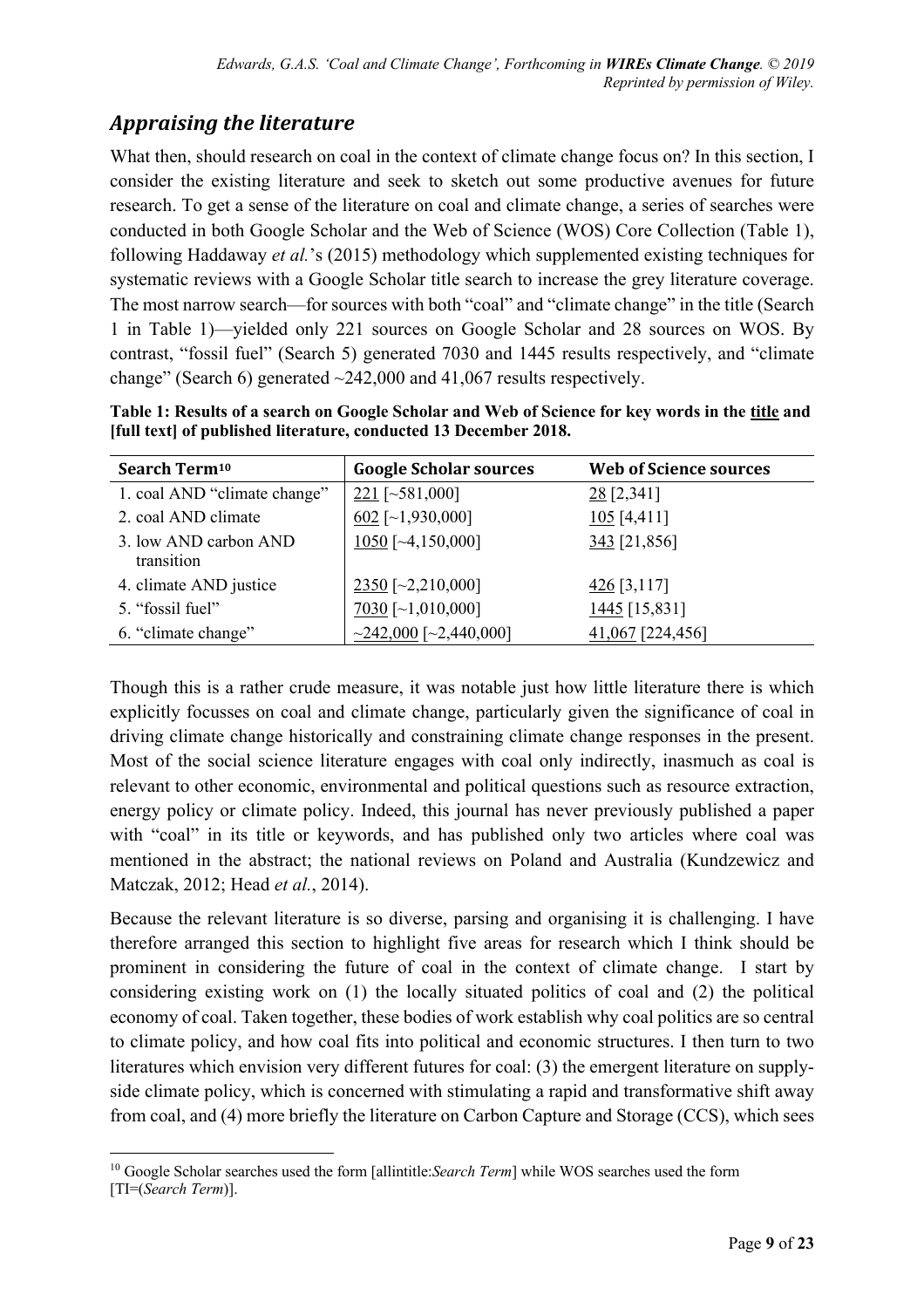a substantial future for coal. In both of these literatures—the areas where coal and climate change are most frequently articulated together—it becomes clear that normative questions are always either latent or patent on work on coal and climate change. So finally, (5) I turn to the place of coal in a 'just transition', what climate justice means for coal, and what coal means for climate justice. The future of coal is central to any proposal for a just transition and any attempt to achieve climate justice, because of the historical significance of coal in driving climate change, the shifting geographies of coal production and consumption, and the issue of carbon entanglement. But though justice crops up everywhere in debates about coal, the connections between the issues raised in the other bodies of literature require an explicit justice lens. I conclude with some areas for future research.

#### *1. The locally situated politics of coal: from livelihoods and health to divestment*

There is a fairly long-standing body of work from disciplines including sociology, anthropology, geography and social movement studies which focusses on largely local-scale contests over the extraction and use of coal. In Australia, for example, scholars have focussed on environmental conflicts over coal infrastructure, notably in the Hunter Valley of NSW (see Connor *et al.*, 2009; Higginbotham *et al.*, 2010), or on associated negative health impacts of coal mines or combustion (Morrice and Colagiuri, 2013). Climate change is not particularly prominent in this work, perhaps partly because conflicts emerged before climate change rose to prominence. In Australia, for instance, conflicts developed in the 1980s between coal mining and agriculture (Duus, 2013), and McManus and Connor (2013) noted that in this context, rural residents were much more likely to focus on the local environmental damage caused by coal mines than on larger tropes such as climate change or climate justice. This finding is corroborated in coal-using regions such as in Alberta, Canada, where 'health' was the primary mobilizing frame used to promote a phase-out of coal-fired electricity (Lysack, 2015) and in other cases where delicate constituencies needed to be constructed between interest groups who have historically been in conflict themselves, such as environmental groups, agricultural landholders, and indigenous groups (see Piggot, 2018 for one example). Methodologically, discourse analysis—frequently of media coverage—has proven a popular tool for this work, which often focusses on how coal is represented by its proponents and opponents, (McManus, 2000; Bacon and Nash, 2012; Ayling, 2017). Findings often point to political economic explanations for local conflicts or highlight normative discourses about justice and morality structuring the debate. For instance, Connor *et al.* (2009) understand contests over the Anvil Hill coal mine in NSW's Hunter Valley in terms of Bourdieu's concept of 'social fields', to "analyse the ways in which local conflicts over coal mine developments have become incorporated into the climate change agenda of transnational environmental organisations" (Connor *et al.*, 2009: 492). They find in their case that moral framings have favoured the opponents of mining—particularly as the science of climate change was increasingly accepted—leading the proponents to deploy tactics including the use of "industry-sponsored science to discredit opponents' views about climate change" (Connor *et al.*, 2009: 506). Some of the more explicitly climate-change focused work in this vein has analysing the effectiveness of climate advocacy amongst the third sector and social movements, using coal conflicts as the empirical foil for the analysis (e.g. Hall and Taplin, 2008; McAllister, 2009; Evans and Phelan, 2016). Sometimes, the studies adopt an overt normative position against coal. For instance, in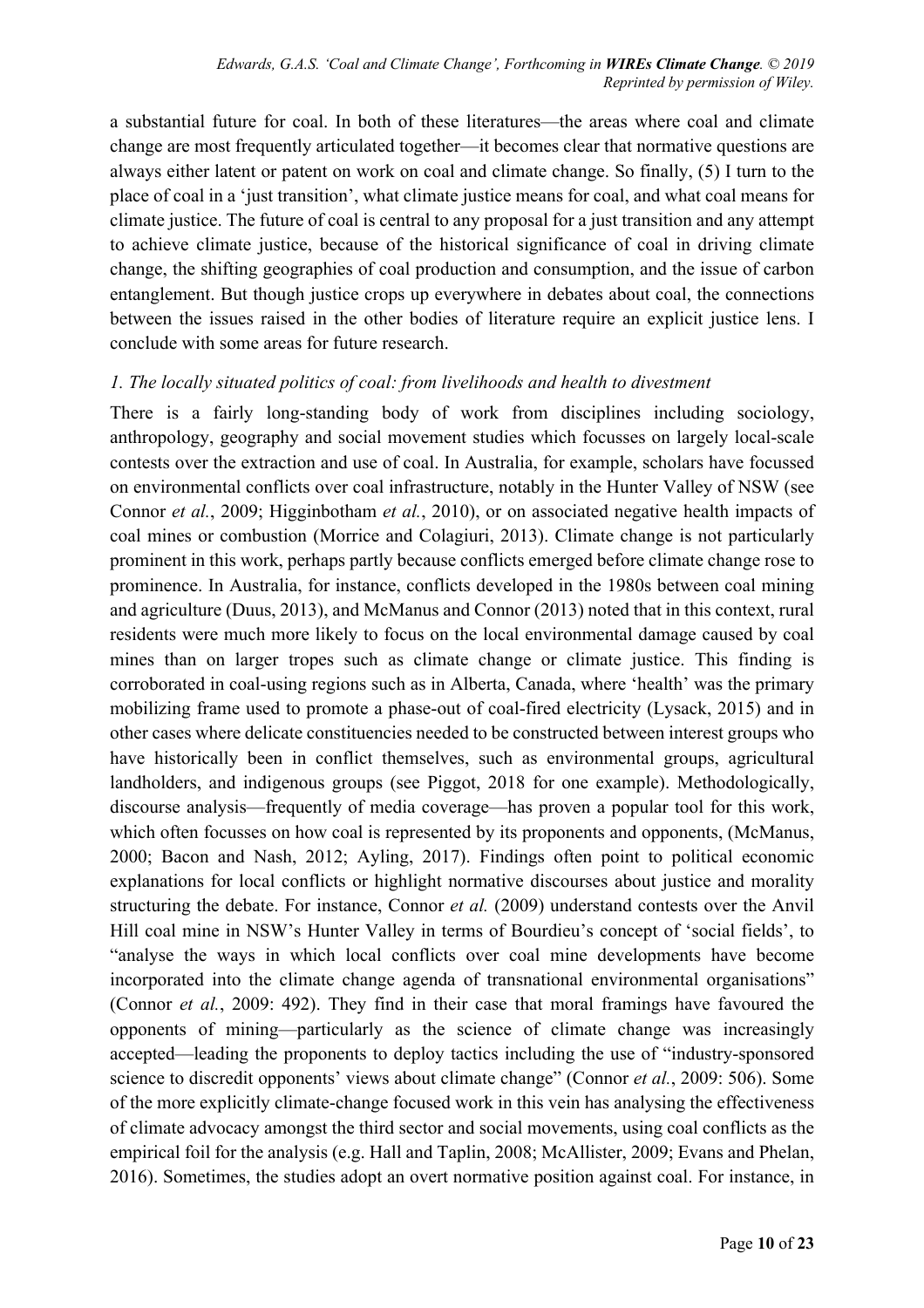introducing their special issue of *Organization & Environment* (2012), Bell and York build on Daniel Faber's (2008) notion of a 'polluter-industrial complex' to observe that "the biggest corporate polluters have a stranglehold on democracy in the United States and abroad" (Bell and York, 2012: 364) and suggest that "Working with local environmental justice groups to create activist research projects for our students is one way to fight the Polluter-Industrial Complex" (Bell and York, 2012: 365).

Work on the fossil fuel divestment movement (FFDM) has more consistently framed contests over coal as normative conflicts, perhaps because as Seidman argues, "In most divestment campaigns, institutional divestment is not the ultimate goal; activists' broader aim is to spark a sense of moral urgency and support for strong intervention" (Seidman, 2015: 1029). Though its genesis lies in a campaign by North American students for their colleges to divest from coal stocks in 2011 (Ayling and Gunningham, 2017), the FFDM literature has tended to focus more on oil than coal. In one coal-focussed study, though, Ayling analyses media releases from the Australian Coal Association and Minerals Council of Australia and 350.org Australia between 2013 and 2016, arguing that they reveal a contest of legitimacy between the coal lobby and climate movement, in which "each party attempts to represent itself as deserving the grant of cognitive, moral, pragmatic, and legal legitimacy" (Ayling, 2017: 362). Indeed, Healy and Barry (2017) argue that FFDM is an issue which brings together work from diverse literatures on supply side climate policy, the just transition, and climate and energy justice. Taken together, this literature provides a rich basis for further studies which more explicitly frame coal conflicts in terms of climate change, either adopting a social movement focus.

## *2. The political economy of coal*

Whereas work discussed in the previous section focusses on mainly specific cases and contests, contextualising it either theoretically or empirically with broader political economic structures, work on the political economy of coal has sought to understand how coal fits into political and economic structures in the context of globalisation. IEA reports aside, Thurber and Morse's (2015) edited collection *The Global Coal Market: Supplying the Major Fuel for Emerging Economies* remains the most comprehensive treatment of the global coal trade, and even it (understandably) limits itself primarily to the 'Pacific Basin' trade. Thurber's very recently published monograph *Coal* aims for a more expansive treatment (Thurber, 2019). There is a growing body of literature which seeks to situate coal production and consumption within broader political economic contexts. For instance, Burton *et al.* (2018) and Strambo *et al.* (2018) connect the politics of coal subsidies with the broader political context for coal extraction in South Africa and Colombia respectively, and Baer (2016) shows how longstanding and bipartisan political support for the Australian coal industry is. Finally, Lahiri-Dutt shows that in India, coal is both deeply linked to the nation's sense of itself and caught up in the capitalist state agenda (Lahiri-Dutt, 2014), but also underpins at least four different economies and myriad livelihoods, each of which "is governed by different sets of norms and values" (Lahiri-Dutt, 2016: 210).

But explicitly cross-national political economy analyses are less common, and every few explicitly situate their analysis in the context of climate change. In many ways, Stuart Rosewarne's contribution to a broader project investigating coal transitions in India, Australia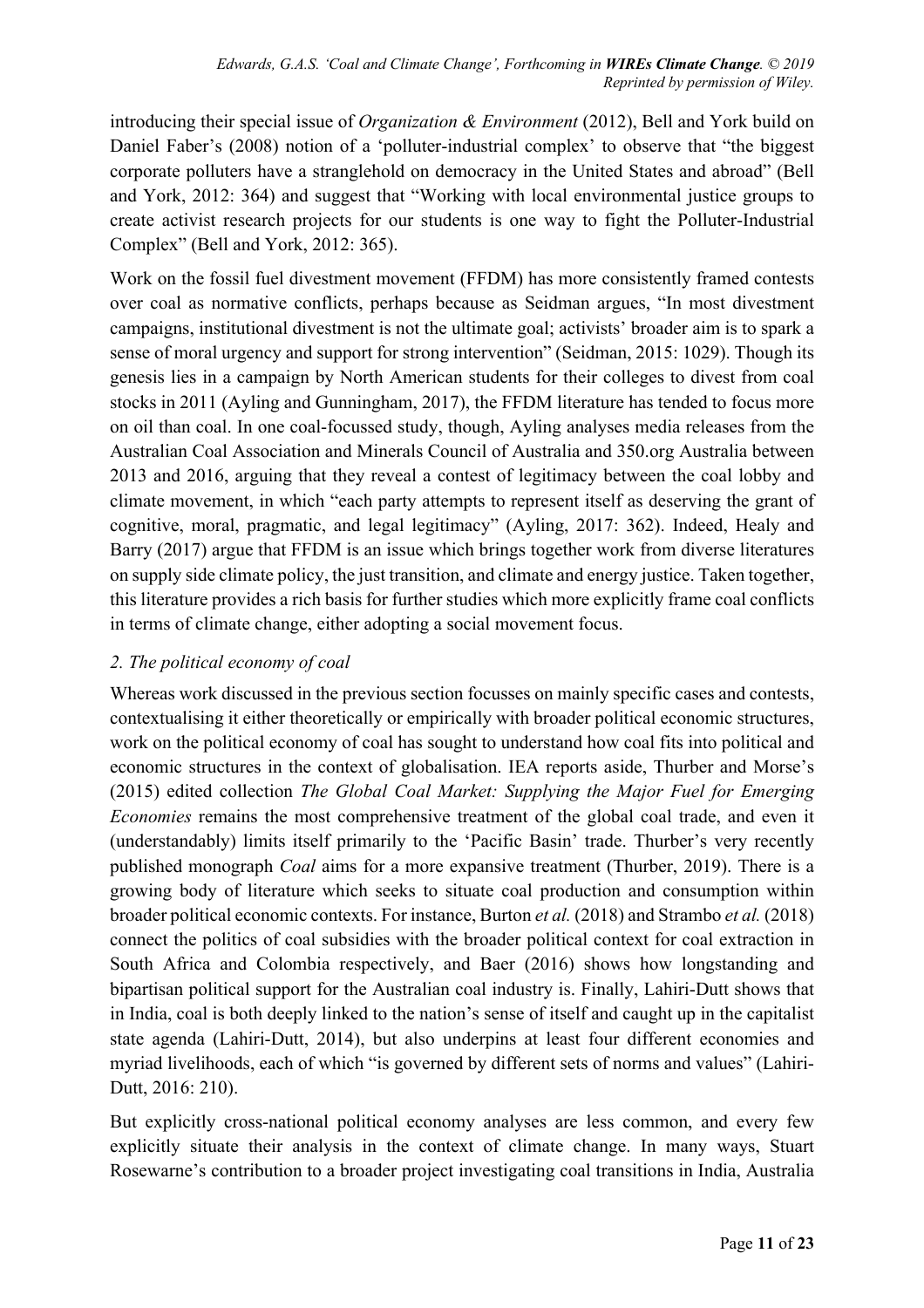and Germany (Goodman *et al.*, 2016) is the most salient. Linking India's economic development agenda to Australia's extractivist one, he proposes that proposed coal export projects from Australia to India represent a fusion of regimes of accumulation, and starts to unpack the discourses supporting this political-economic pivot (Rosewarne, 2016). Two other examples of this kind of analysis are Cardoso and Turhan's (2018) study of the South-South coal trade between Colombia and Turkey and Healy *et al.*'s (2019) work examining the connection between coal extraction in Colombia and production in Pennsylvania. The former makes a strong argument that the 'energyscapes' created by the trade between Colombia and Turkey "are anchored in socio-ecological injustices associated with mining and coal consumption, as well as in the profound tensions between public health, economic gain, and political power in these two increasingly linked countries" (Cardoso and Turhan, 2018: 406). The latter highlights the "accountability deficit" that transboundary fossil fuel supply chains frequently exhibit, arguing that this necessitates a greater focus on 'embodied energy injustice' (Healy *et al.*, 2019: 231).

More of these kinds of analysis are urgently needed, as is work which links political economic connections over coal to climate change action or inaction. Here a natural initial focus would be on the countries which dominate the global coal trade: China, India, Australia, Indonesia, Russia, and to a smaller extent Colombia and South Africa. Connections could also be developed to the literature on the changing geographies of resource extraction in the context of economic liberalisation (e.g. Bridge, 2004), which has more recently analysed the emergence of 'resource nationalism' and 'neo-extractivism,' both of which see control over resources and the proceeds of export-oriented extractivism as intrinsic to economic development and—in the latter case—wealth redistribution (Rosales, 2013; Burchardt and Dietz, 2014; Childs, 2016; Childs and Hearn, 2016). To date little of this broader 'resource geographies' literature has focussed on coal, and Bridge observed that "there have been very few efforts by geographers to think about the logics of care and responsibility associated with fossil fuels" (Bridge, 2011: 828), despite the fact that climate change can be understood "as fundamentally a problem of carbon mobilization" (Bridge, 2011: 829–830).

#### *3. Shifting the focus from demand to supply: motivating coal transitions*

This geographical literature on resource politics shares with the climate policy literature a focus on the consumption of resources rather than their production. In the climate policy literature this manifests itself in a near universal focus on the question of how to curtail demand for fossil fuels (and a strong implicit bias towards the use of cap and trade mechanisms). However, in the absence of a worldwide, legally enforced, emissions trading regime, demand-side policies on their own actually incentivise behaviours which hamper transitions, which Sinn (2008) terms the 'green paradox'. The first is the non-participation in cap and trade mechanisms of fossil fuel producers and exporters, on the grounds that such actors are at an inherent disadvantage (Richter *et al.*, 2018; e.g. Siegmeier *et al.*, 2018). The second is increased production and overextraction of fossil fuels even in relation to the pareto optimality principle, on the grounds that the effective life of their assets is being shortened, and therefore their profits stand to decline successively over time (Sinn, 2008). Sinn proposed "time-invariant unit taxes on carbon extraction and source taxes on capital income" as "feasible policy options" to flatten the carbon supply curve (Sinn, 2008: 388). In other words, he said climate policy should focus on the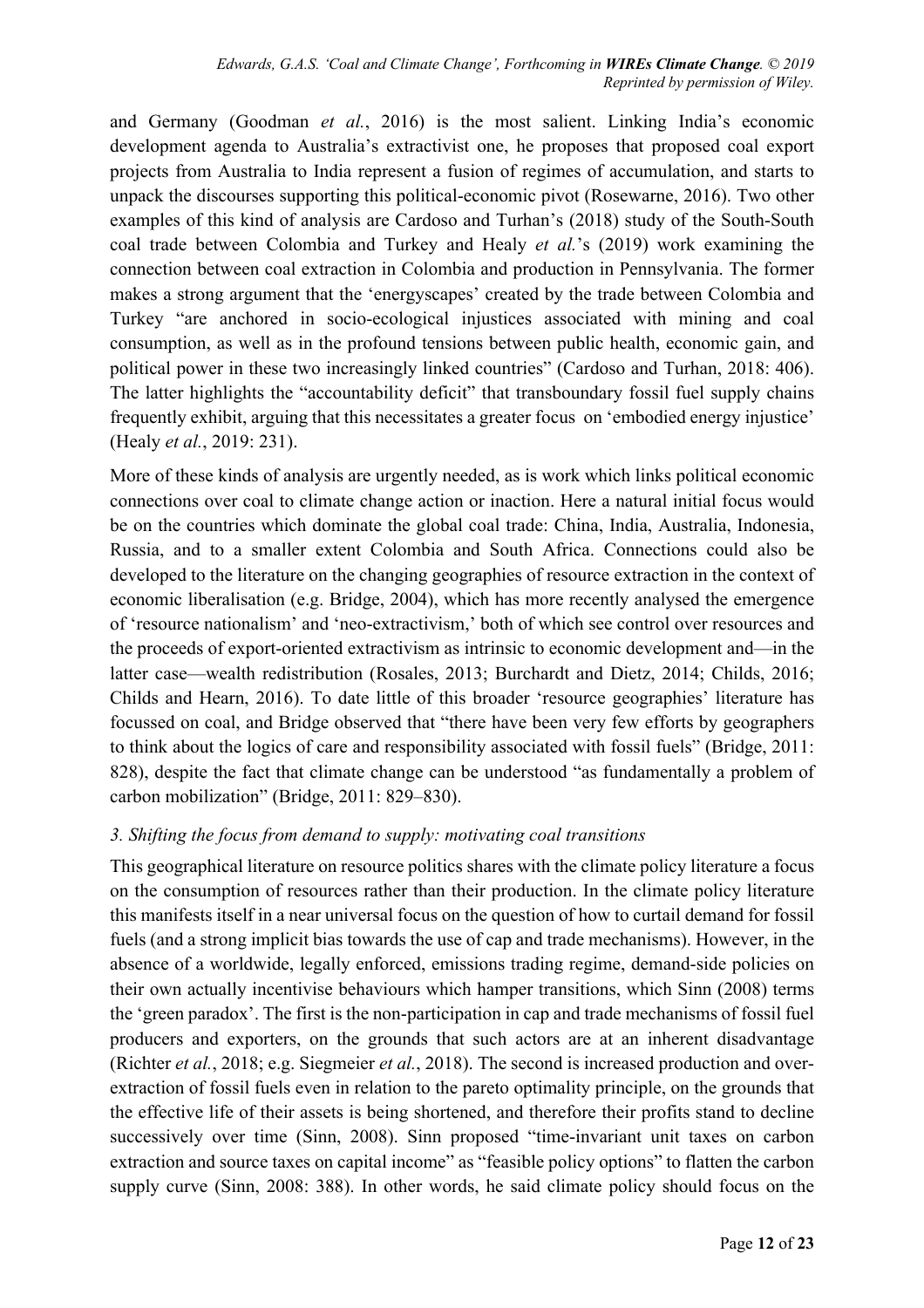supply side as well as the demand side. The paradox is particularly acute in the case of coal, because many of the environmental and social costs of coal are externalised, so its effective 'price' is in the order of one third its true cost (Epstein *et al.*, 2011). So it is unsurprising that the economist Bård Harstad's (2012) straightforward proposal that "purchasing fossil-fuel deposits, with the intention of preserving them, may be the best possible climate policy" (p. 79) came in a paper entitled 'Buy Coal!'.

Since Harstad's proposal, a small but growing body of literature has sought to develop the case for 'supply side' climate policies, based on the emerging consensus that any hope of limiting global warming to 'well below' 2°C—let alone more recent calls for 1.5°C (IPCC, 2018)—will require leaving significant known fossil fuel reserves unburned (Davis *et al.*, 2010; Collier and Venables, 2014; McGlade and Ekins, 2015; Johnson *et al.*, 2015; Spencer *et al.*, 2018). Perhaps because such a significant coal transition is required so fast (McGlade and Ekins, 2015; Johnson *et al.*, 2015), a significant proportion of this literature focusses explicitly on coal, including the vast majority of recent special issue on 'Fossil fuel supply and climate policy' in *Climatic Change*, where all but two of the eight papers either focussed exclusively on coal or drew heavily on examples related to coal, and the case was made for a range of supply side options, from export and production taxes to subsidy removal and moratoria on new coal developments (Lazarus and van Asselt, 2018; Mendelevitch, 2018; Richter *et al.*, 2018; Green and Denniss, 2018; Blondeel and Van de Graaf, 2018; Spencer *et al.*, 2018).

Importantly, though such proponents of supply-side climate policies think they offer several key advantages over 'demand side' policies such as carbon taxes and emissions pricing and trading schemes generally, they generally do not think economic pressure alone will be sufficient to generate the emissions reductions required for 2°C. Collier and Venables make this point explicit when they argued that economic pressure would need to be supplemented with *moral pressure*, since "The closure of the global coal industry requires a series of decisions by politicians and coal-mining companies which are not currently in their interest" (Collier and Venables, 2014: 494). They propose a sequenced approach to closing the coal industry as a way to generate the required economic and moral pressures, starting with the USA, Australia and Germany, followed by Russia and Poland, then China and South Africa, and finally Indonesia and India (Collier and Venables, 2014: 506). A complementary policy option—a coal export safeguard regime, in which exporters leverage their positions to regulate global usage of coal—has been proposed by Martin. However, like Collier and Venables' sequenced closure proposal such a policy would need a "broad coalition" of the major exporters, listed as "Indonesia, Australia, Russia, Colombia, South Africa, the United States, and Kazakhstan" (Martin, 2014: 598), and he concludes that the most that can be hoped for is that these exporters to begin to regulate exports based on the anticipated end-uses of that coal, and that even this "compromise position" would require "sustained national and international pressure to halt all coal exports" (Martin, 2014: 605). Without significant enough buy in from major coal producers, even the proponents observe that they fall foul of Sinn's 'green paradox' (Collier and Venables, 2014). For a very recent contribution which explicitly examines the justice implications of supply-side mechanisms, see Le Billion and Kristofferson (2019).

Given that a number of the key participants in any such 'coalition of the willing' have consistently ignored and even obstructed multilateral climate negotiations, these proposals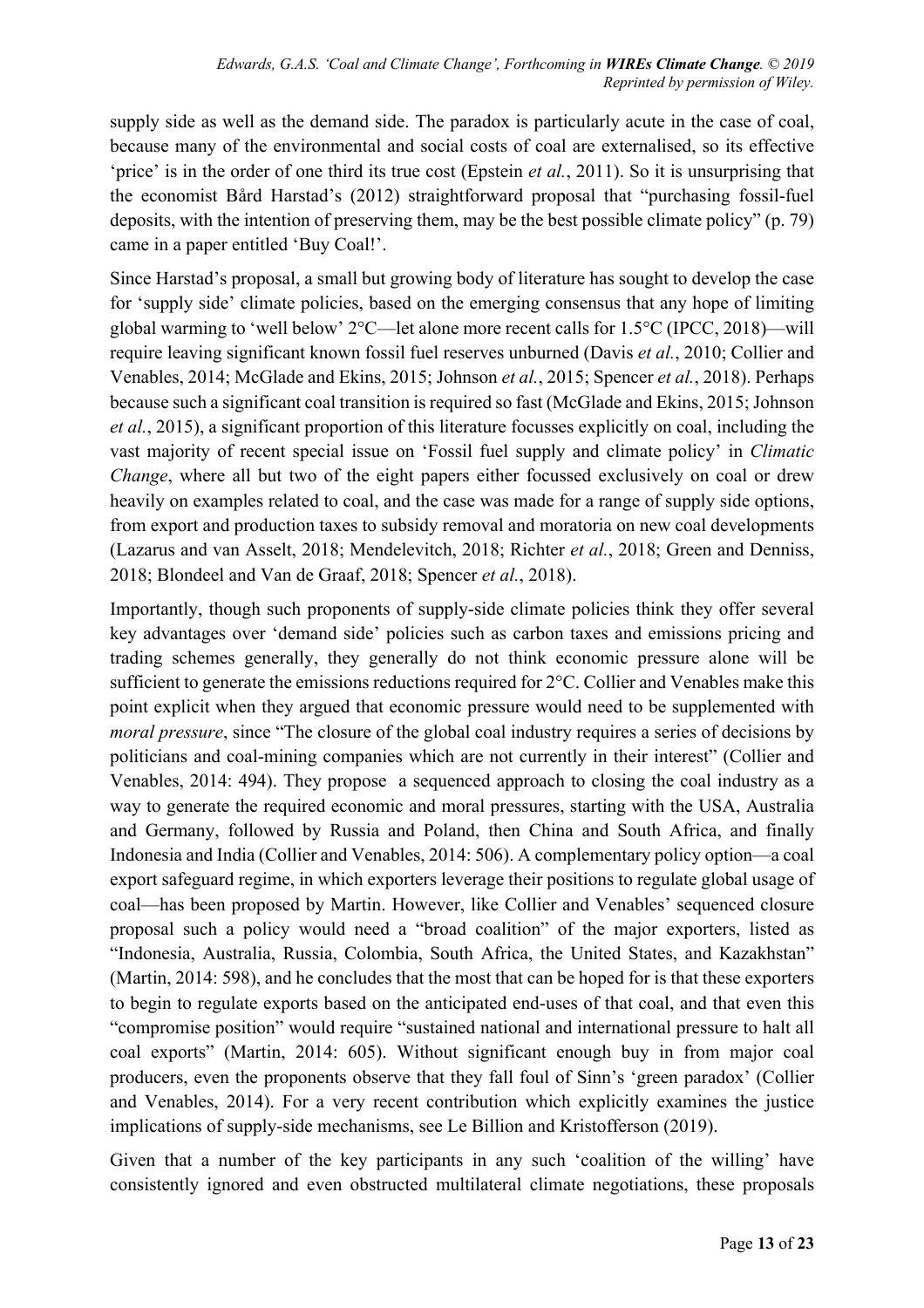appear susceptible to criticisms that they are simply politically infeasible. One major barrier to action is what the OECD's Secretary-General in 2013 called the problem of 'carbon entanglement';<sup>11</sup> the deep ties between the state and fossil fuel industry due to the organised, capital and asset intensive nature of production (Piggot, 2018; Lahiri-Dutt, 2014; Baer, 2016; Thomson, 2017; Green and Denniss, 2018; Lazarus and van Asselt, 2018; Blondeel and Van de Graaf, 2018; Kuchler and Bridge, 2018). When it mobilises politically, the coal industry is a force to be reckoned with, (for an example drawn from Germany, see Leipprand and Flachsland, 2018; for one from Australia, see Muenstermann, 2012). However, despite questions about its feasibility, the proposal to use supply side mechanisms to rapidly transition away from coal is an important topic for further research, for at least two reasons. Firstly, because it raises important questions about coal finance and the economic, political and social networks which influence it. To date, there is very little academic literature that closely examines this question. But secondly, the invocation of the *normative* benefits of supply side policy options something not comprehensively covered by the existing climate ethics literature (Kartha *et al.*, 2018)—is reminiscent of the prominence of normative discourses observed in the literature on the locally situated politics of coal, both in an analytical sense and as a normative commitment.

#### *4. 'Clean' coal is a distraction, but studying it is revealing*

Before moving on to discuss coal's place in a 'just transition' what climate justice means for coal, we should briefly pause to consider the question of CCS and 'clean coal' (Tyfield, 2014). A special issue in *Global Environmental Change* provides a good entry point into the debate about CCS (Bäckstrand *et al.*, 2011), which is frequently mooted by proponents of coal as a technological solution that provides 'pollution free' coal-fired energy to either avert the need for a transition or at the very least facilitate a more just transition (Knights and Hood, 2009; Morse, 2012), CCS has foundered in practice, with just one plant in operation (Markusson *et al.*, 2017). Moreover, technical modelling of the potential of CCS consistently concludes that its ability to significantly reduce radiative forcing is heavily dependent on it being rapidly implemented at scale (Davis *et al.*, 2010; Sathre and Masanet, 2012; Myhrvold and Caldeira, 2012; Haftendorn *et al.*, 2012; Sathre *et al.*, 2017), and even if this implementation at scale were achieved,  $CO<sub>2</sub>$  is just one of the pollutants produced by coal combustion which contribute to radiative forcing (Shindell and Faluvegi, 2010). This suggests that Markusson *et al.* (2012) were correct to argue that carbon pricing alone would never generate sufficient incentive for CCS. Indeed, recent research argues that solar photovoltaic (PV) installations would be preferable to carbon-neutral coal-fired electricity on a suite of criteria including energy generation, GHG emissions, and even land use (Groesbeck and Pearce, 2018). So far from a 'transition' technology, CCS can be seen as "a spatio-temporal fix. It would offer opportunities for investment, and so potentially be a response to not only the ongoing climate crisis, but also the financial one" (Markusson *et al.*, 2017: 4). Further research on CCS would be beneficial, particularly from a discursive perspective, such as recent work which has examined CCS technologies and discourses from an ethical perspective (Kuch, 2017). As Tyfield (2014: 68) argues, "Coal will be a, or even *the*, key energy resource as low-carbon transition slowly

 <sup>11</sup> http://www.oecd.org/about/secretary-general/the-climate-challenge-achieving-zero-emissions.htm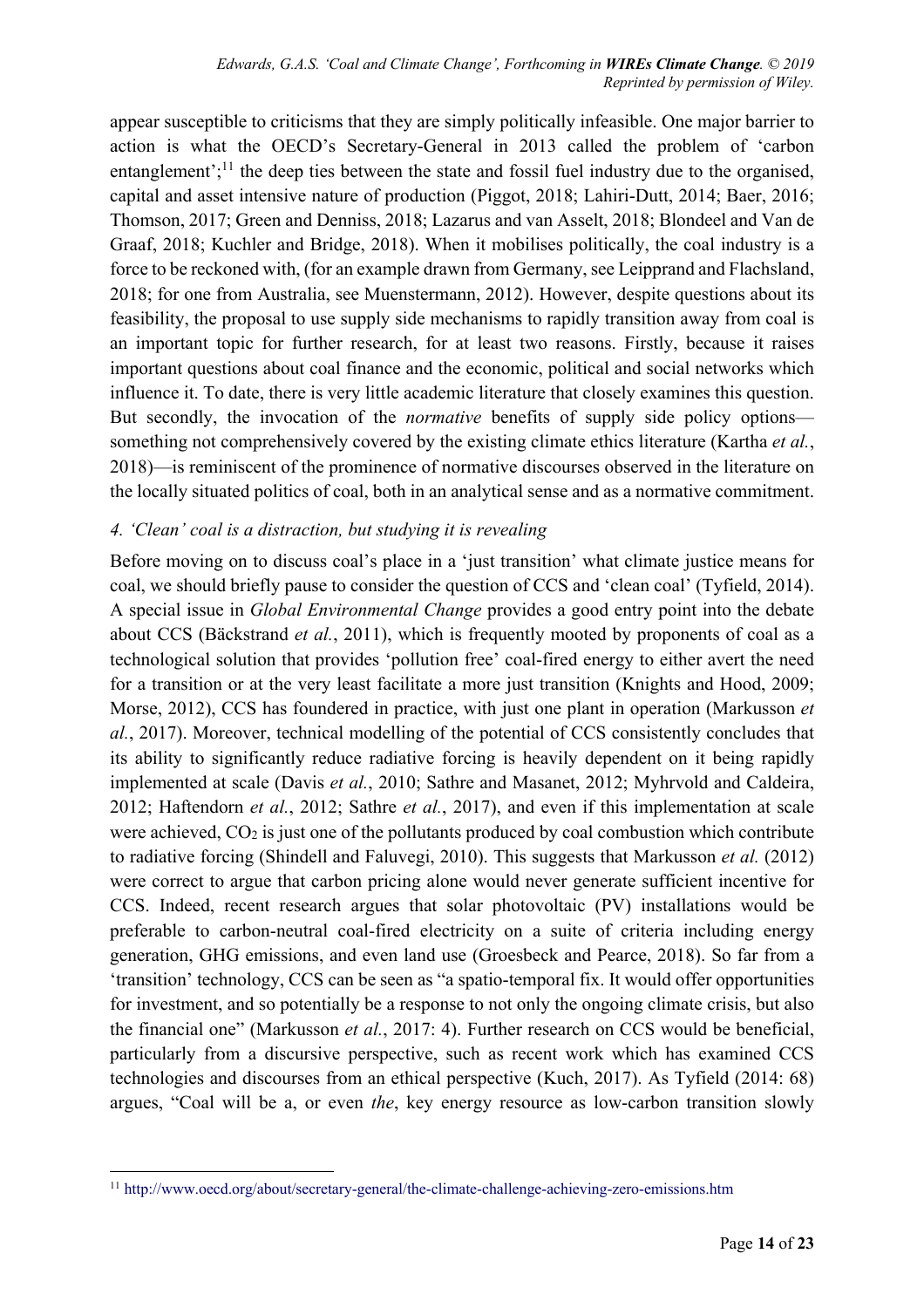unfolds. 'Clean coal' thus provides a particularly insightful window on the interdependent nearfuture emergence of energy and power regimes."

### *5. Coal's place in a 'just transition,' what climate justice means for coal, and what coal means for climate justice*

Justice has emerged as a major theme and point of contention in work on coal in the context of climate change. Like in other literatures, justice emerges both as an object of analysis and something of a normative commitment on the part of scholars; a means to an end and an end in itself (Edwards, 2015). Lazarus and van Asselt (2018: 4) see "moral pressure" and "public support for climate action" as inextricably interlinked outcomes generated by implementation of supply-side policies; Pearse argued a decade ago that to most Australian voters "the quality and morality of Australia's emission cuts does matter a great deal" (Pearse, 2009: 58), and Green argued that bans on fossil fuel exploitation "send a clear signal that practices of largescale fossil fuel exploitation are categorically wrong, and implicitly cast aspersions on the moral character of actors who engage in such practices" (Green, 2018b: 449). On the other side of the ledger, as social movements, civil society groups and scholars have increased moral pressure on the coal industry, it has increasingly started to formulate normative counter-arguments (Ayling, 2017; Jamieson, 2017; Green, 2018a; see e.g. Knights and Hood, 2009). Writing in the American context, Seidman recounts how the coal magnate Charles Koch framed the issue:

Koch warned conservative audiences that if they want to shape national policy, they need to put forward their own moral claims to counter those being put forward by environmentalists. "History demonstrates that when the American people get motivated by an issue of justice that they believe is just, extraordinary things can be accomplished," Koch told conservative backers. (Seidman, 2015: 1033)

Scholars interested in coal in the context of climate change will therefore need to engage with the growing literature on the 'just transition', which blends insights from political economy, environmental justice, climate ethics and social movements studies. The literature has also notably broadened in recent years from one focussed on the implications of transitions for workers to one much more engaged with larger political economic and ethical questions concerning the links between climate change policy and sustainable development (Goodman, 2009; Newell and Mulvaney, 2013; Routledge *et al.*, 2018). But they will also need to engage much more directly and substantively with the literature on climate justice (a good entry point here is Heyward and Roser, 2016), because questions of *how much* coal can be used, *where* it can be used and *when* it can be used will always be posed in the context of broader debates about who has responsibility for climate change action, and what this responsibility means in practice.

It is well understood that the UNFCCC principle of 'common but differentiated responsibility and respective capabilities'—though admirable in intent—is in many senses a veneer of agreement hiding from view the intractable question of how to gain political will to limit climate change whilst also responding to pressing issues of poverty and underdevelopment (du Pont and Meinshausen, 2018; Dubash, 2017; Kartha *et al.*, 2018). But as one of the most significant sources of both historical and current greenhouse gas emissions, abstract questions about responsibility for climate action and climate rights are given very material substance when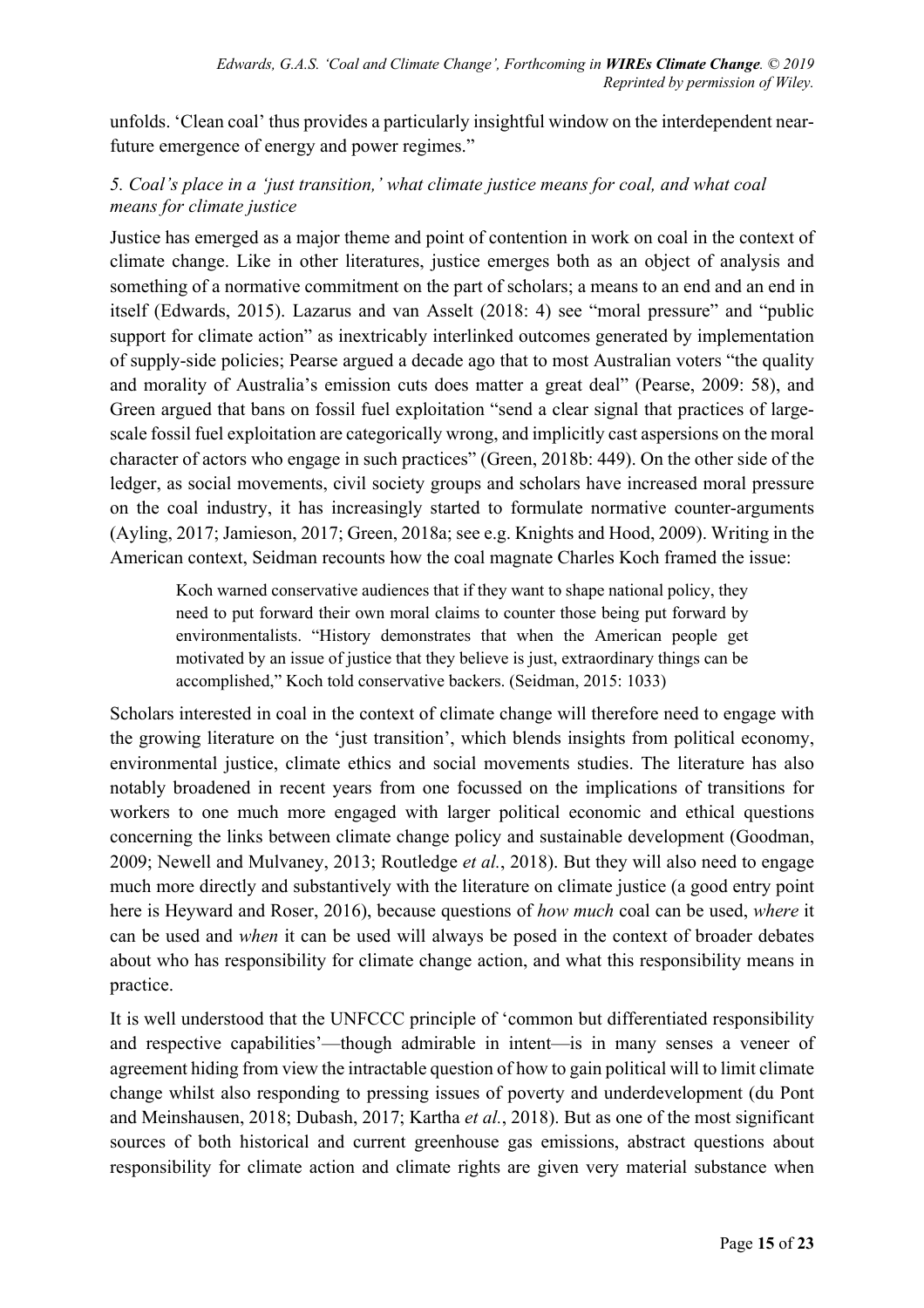viewed empirically with reference to coal (Bulkeley *et al.*, 2014). The solution in principle might be to more deeply embed the notion of *common* responsibility, as Chakrabarty (2014) advocates, but in practice this appears to be a somewhat utopian view of the possibilities of climate politics. For instance, Moss (2016) argues that accounting for Scope 3 (extra-territorial) emissions as well as its Scope 1 and 2 (intra-territorial) emissions from coal and gas would nearly triple Australia's per capita emissions, making it the world's top polluter on a per capita basis. This implies a very different level of responsibility than that based on notions of historical responsibility, though the situation is complicated by the fact that most of Australia's coal projects are majority foreign-owned (Pearse, 2009) – raising questions about the ultimate as well as proximate beneficiaries of continued coal exploitation there.

The academic literature has tended to agree with the IEA's prognosis that the future of coal will be decided in the developing world as the developed world continues to transition away from coal, a point reinforced by the emergence at COP23 of the *Powering Past Coal Alliance* (Cardoso and Turhan, 2018; Green, 2018a). <sup>12</sup> But it is reasonable to expect that justice will remain a powerful action frame for both proponents and opponents of coal going forward, wherever in the world they happen to be. Debates about coal in the context of climate change are therefore frequently (perhaps always) proxy debates about development, about justice, and about sustainability which are coloured by the interests of actors with overlapping and often contradictory interests. This both supports and raises questions about Kyllönnen's radical argument that Rawlsian fairness demands civil disobedience in the context of fossil fuel infrastructure, drawing on protests in the UK to argue for "climate stability as an indispensable global public good, whose provision over time requires not only global but intergenerational cooperation" and that "plans to build a new coal-fired power station in a developed country may justifiably be held as a clear violation of these fair terms [of atmospheric cooperation]" (Kyllönen, 2014: 605, 610). For Pearse, the choice was a stark one a decade ago: with such a high proportion of Australian coal exported, the moral and environmental necessity is that the industry must close: "The choice facing Australia is what type of sunset that will be: a long one that fuels catastrophic climate change, or a short one that fights it. It is undoubtedly one of the biggest decisions this country will face." (Pearse, 2009: 66). Pearse's conclusion points to the centrality of justice as both a motivator of action and an outcome of appropriate action: "Ultimately, however, the decision to withdraw from the coal trade is a moral one. It recognises that not everything that is profitable is desirable, and sees dealing with our greatest carbon liability as being in the long-term interests of the nation and the world" (Pearse, 2009: 68).

## *Conclusion: The future of coal?*

Starting with the question 'What is the future of coal in the context of climate change?', this paper has focussed on the changing dynamics of coal exploitation in the context of climate change. It has surveyed the political economy and politics of coal extraction, use and trade in the context of consensus about climate change. There is a clear need for focussed research in this area, particularly given the role of coal in shaping the future of global energy and questions the ongoing utilization and extraction of coal, which is still expanding in some regions. It has

 <sup>12</sup> https://www.gov.uk/government/publications/powering-past-coal-alliance-declaration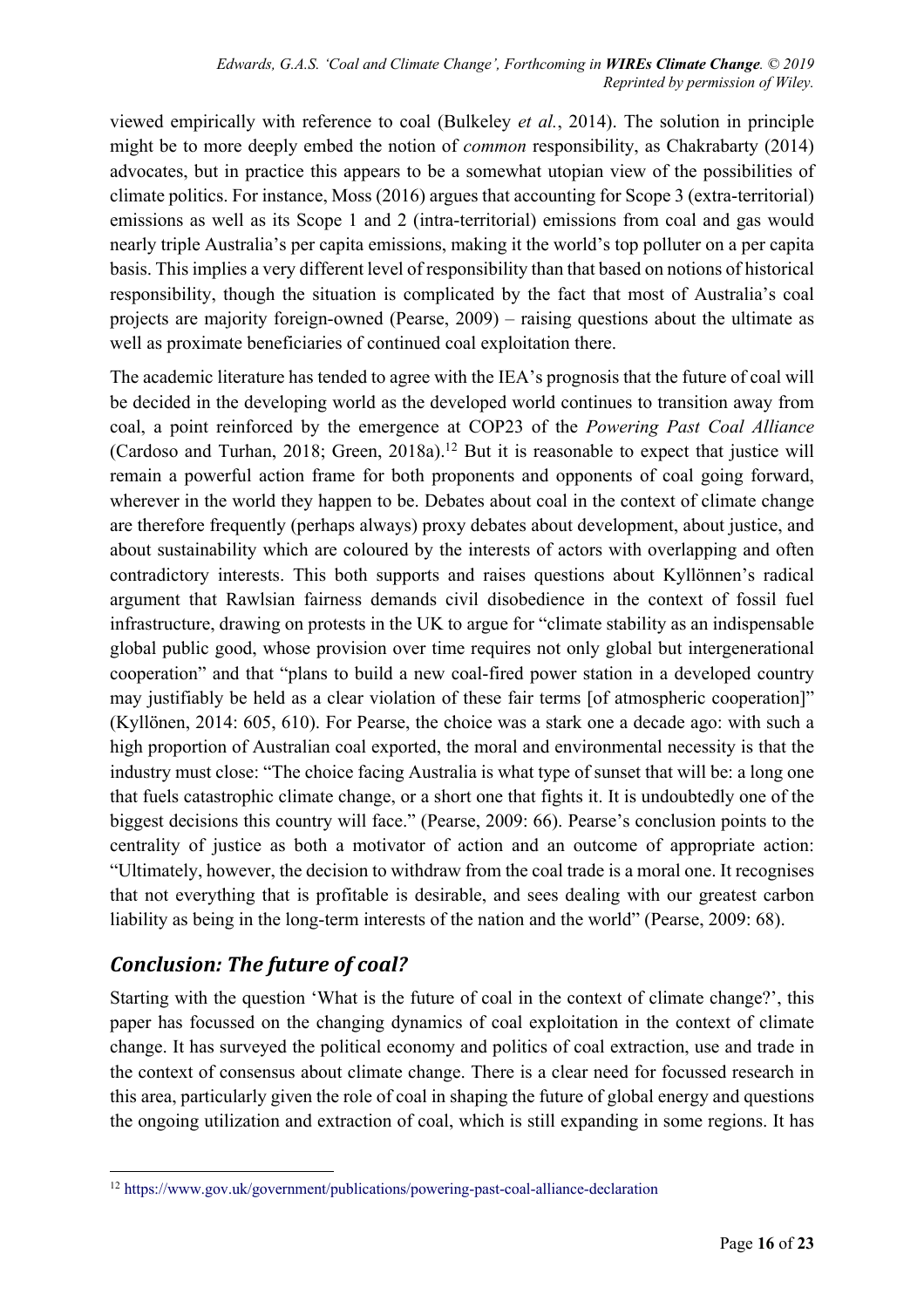called for continued work on the locally situated politics of coal and the political economy of coal, suggesting that more explicit climate change framings would strengthen these bodies of work. The possibilities for the future of coal are radically divergent, as illustrated by work on supply-side climate policy and CCS; the former calls for a rapid and complete transition away from coal, the latter very little change in production or consumption. But underlying all of them is the clear sense that coal sits at the centre of questions not only about how to respond to climate change justly, but how to promote development which is both sustainable and just.

All the bodies of work reviewed, on the locally situated politics of coal, the political economy of coal, and the potentials and pitfalls of supply side interventions to reduce coal extraction and even the technological solutions proposed with CCS raise questions either implicitly or explicitly about justice. There is a critical need for normatively-engaged and reflexive work on coal in the context of climate change, because in the final analysis, the politics of coal is the politics of climate justice.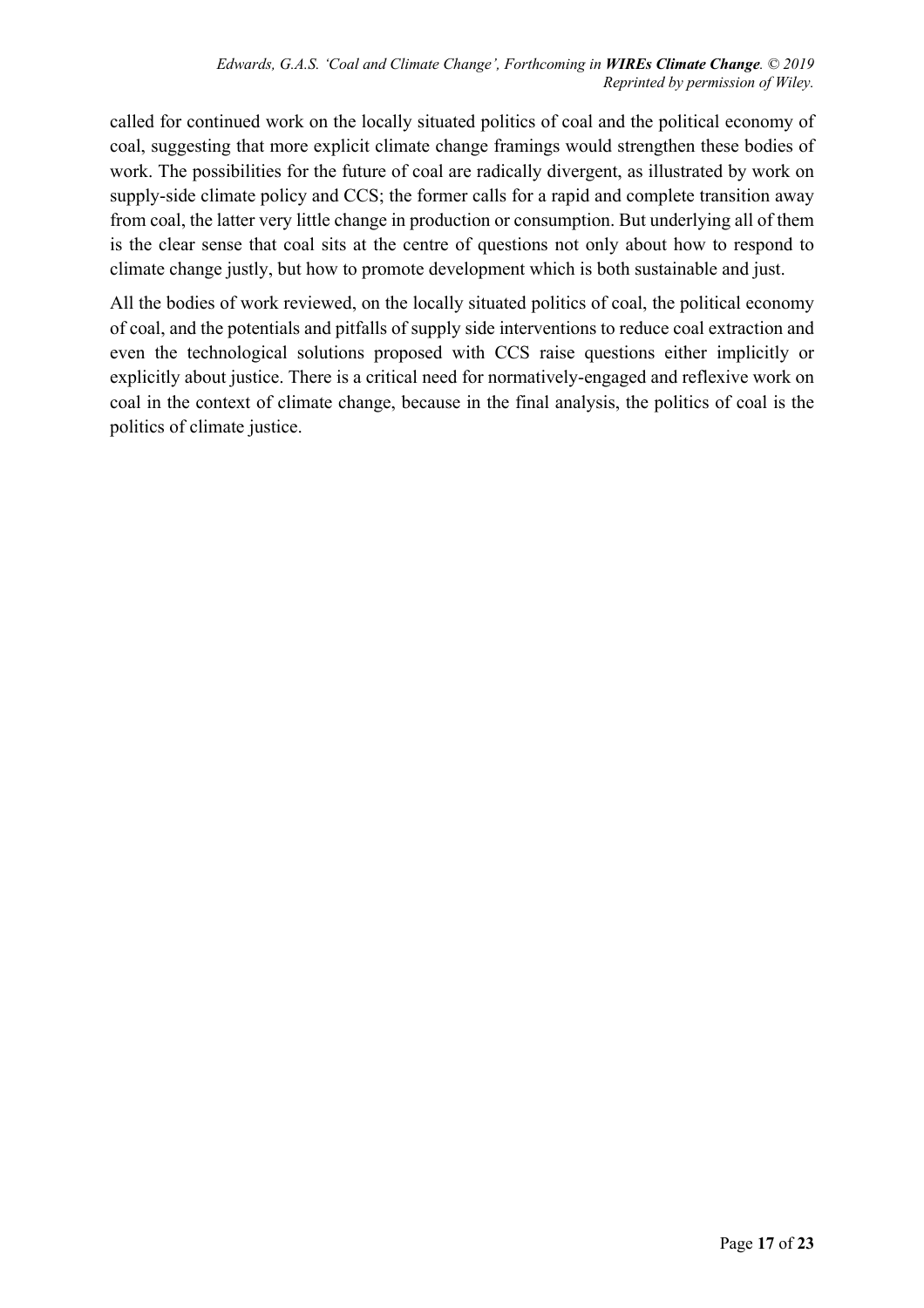# **References**

- Ayling J (2017) A Contest for Legitimacy: The Divestment Movement and the Fossil Fuel Industry. *Law & Policy* 39(4): 349–371.
- Ayling J and Gunningham N (2017) Non-state governance and climate policy: the fossil fuel divestment movement. *Climate Policy* 17(2): 131–149.
- Bäckstrand K, Meadowcroft J and Oppenheimer M (2011) The politics and policy of carbon capture and storage: Framing an emergent technology. *Global Environmental Change* 21(2): 275–281.
- Bacon W and Nash C (2012) Playing the Media Game: The relative (in)visibility of coal industry interests in media reporting of coal as a climate change issue in Australia. *Journalism Studies* 13(2): 243–258.
- Baer HA (2016) The nexus of the coal industry and the state in Australia: Historical dimensions and contemporary challenges. *Energy Policy* 99: 194–202.
- Bell SE and York R (2012) Coal, Injustice, and Environmental Destruction: Introduction to the Special Issue on Coal and the Environment. *Organization & Environment* 25(4): 359– 367.
- Blondeel M and Van de Graaf T (2018) Toward a global coal mining moratorium? A comparative analysis of coal mining policies in the USA, China, India and Australia. *Climatic Change* 150(1): 89–101.
- Bridge G (2004) Mapping the Bonanza: Geographies of Mining Investment in an Era of Neoliberal Reform. *The Professional Geographer* 56(3): 406–421.
- Bridge G (2011) Resource geographies I: Making carbon economies, old and new. *Progress in Human Geography* 35(6): 820–834.
- Bulkeley H, Edwards GAS and Fuller S (2014) Contesting climate justice in the city: Examining politics and practice in urban climate change experiments. *Global Environmental Change* 25: 31–40.
- Burchardt H-J and Dietz C (2014) (Neo-)extractivism a new challenge for development theory from Latin America. *Third World Quarterly* 35(3): 468–486.
- Burton J, Lott T and Rennkamp B (2018) Sustaining Carbon Lock-In: Fossil Fuel Subsidies in South Africa. In: Skovgaard J and van Asselt H (eds), *The Politics of Fossil Fuel Subsidies and their Reform*, Cambridge University Press, pp. 229–245.
- Cardoso A and Turhan E (2018) Examining new geographies of coal: Dissenting energyscapes in Colombia and Turkey. *Applied Energy* 224: 398–408.
- Cavert WM (2016) *The Smoke of London: Energy and Environment in the Early Modern City*. Cambridge Studies in Early Modern British History, Cambridge: Cambridge University Press.
- Chakrabarty D (2014) Climate and Capital: On Conjoined Histories. *Critical Inquiry* 41: 1– 23.
- Chatham House (2017) resourcetrade.earth. Available from: https://resourcetrade.earth/ (accessed 11 October 2017).
- Childs J (2016) Geography and Resource Nationalism: A Critical Review and Reframing. *The Extractive Industries and Society* 3(2): 539–546.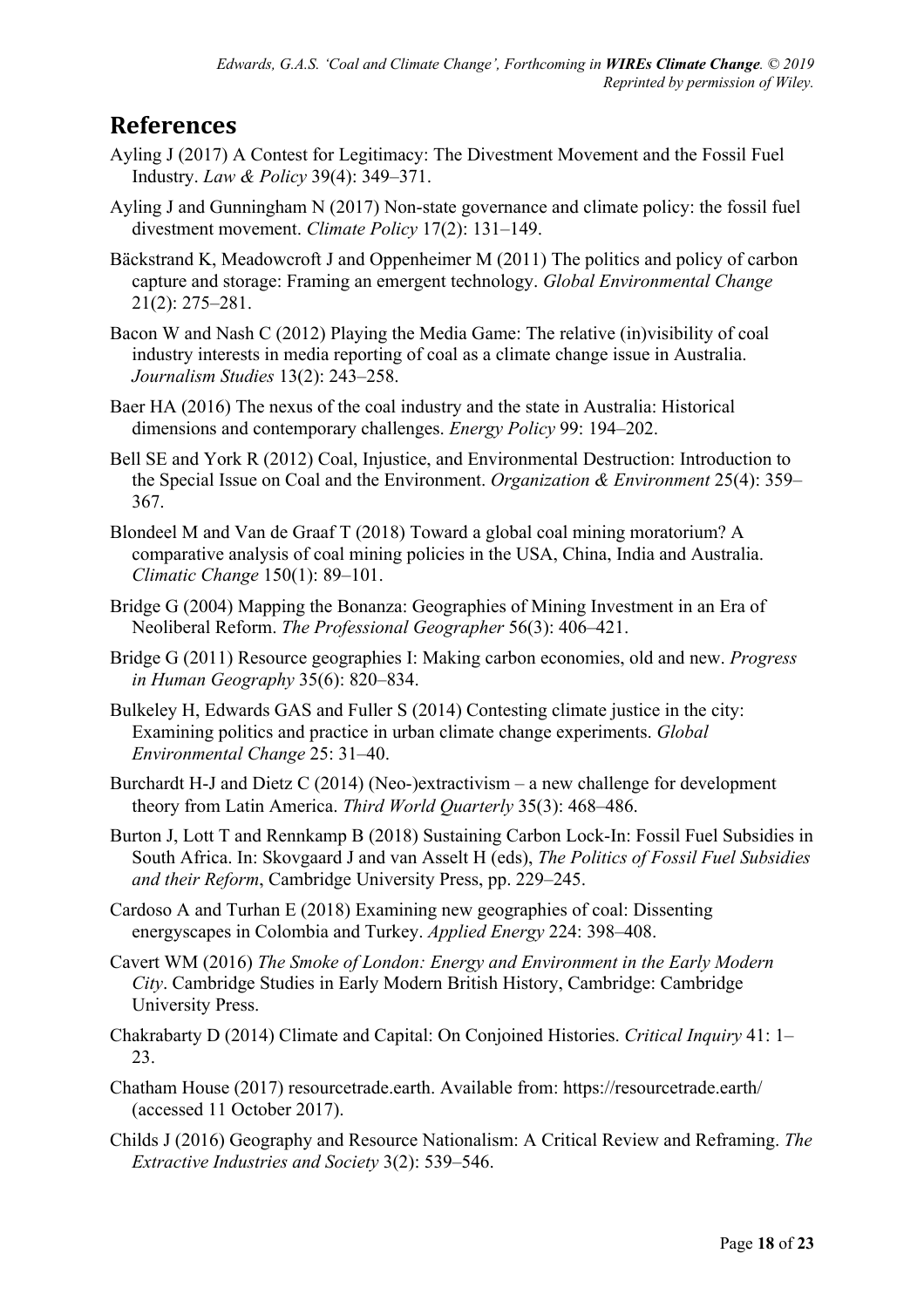- Childs J and Hearn J (2016) 'New' nations: resource-based development imaginaries in Ghana and Ecuador. *Third World Quarterly* Forthcoming.
- Clark B, Jorgenson AK and Auerbach D (2012) Up in Smoke: The Human Ecology and Political Economy of Coal Consumption. *Organization & Environment* 25(4): 452–469.
- Collier P and Venables AJ (2014) Closing coal: economic and moral incentives. *Oxford Review of Economic Policy* 30(3): 492–512.
- Connor L, Freeman S and Higginbotham N (2009) Not Just a Coalmine: Shifting Grounds of Community Opposition to Coal Mining in Southeastern Australia. *Ethnos* 74(4): 490–513.
- Davis SJ, Caldeira K and Matthews HD (2010) Future CO2 Emissions and Climate Change from Existing Energy Infrastructure. *Science* 329(5997): 1330–1333.
- du Pont YR and Meinshausen M (2018) Warming assessment of the bottom-up Paris Agreement emissions pledges. *Nature Communications* 9(1): 4810.
- Dubash NK (2013) The politics of climate change in India: narratives of equity and cobenefits. *Wiley Interdisciplinary Reviews: Climate Change* 4(3): 191–201.
- Dubash NK (2017) Safeguarding development and limiting vulnerability: India's stakes in the Paris Agreement. *Wiley Interdisciplinary Reviews: Climate Change* 8(2): e444.
- Duus S (2013) Coal contestations: Learning from a long, broad view. *Rural Society* 22(2): 96–110.
- Edenhofer O, Steckel JC, Jakob M and Bertram C (2018) Reports of coal's terminal decline may be exaggerated. *Environmental Research Letters* 13(2): 024019.
- Edwards GAS (2015) Justice, neoliberal natures, and Australia's water reforms. *Transactions of the Institute of British Geographers* 40(4): 479–493.
- Epstein PR, Buonocore JJ, Eckerle K, Hendryx M, Iii BMS, Heinberg R, Clapp RW, May B, Reinhart NL, Ahern MM, Doshi SK and Glustrom L (2011) Full cost accounting for the life cycle of coal. *Annals of the New York Academy of Sciences* 1219(1): 73–98.
- Evans G and Phelan L (2016) Transition to a post-carbon society: Linking environmental justice and just transition discourses. *Energy Policy* 99: 329–339.
- Faber D (2008) *Capitalizing on Environmental Injustice: The Polluter-Industrial Complex in the Age of Globalization*. Lanham: Rowman & Littlefield Publishers.
- Fankhauser S and Jotzo F (2018) Economic growth and development with low-carbon energy. *Wiley Interdisciplinary Reviews: Climate Change* 9(e495).
- Freese B (2005) *Coal: A Human History*. London: William Heinemann Ltd.
- Froggatt A (2013) The climate and energy security implications of coal demand and supply in Asia and Europe. *Asia Europe Journal* 11(3): 285–303.
- Gohlke JM, Thomas R, Woodward A, Campbell-Lendrum D, Prüss-Üstün A, Hales S and Portier CJ (2011) Estimating the Global Public Health Implications of Electricity and Coal Consumption. *Environmental Health Perspectives* 119(6): 821–826.
- Goodman J (2009) From Global Justice to Climate Justice? Justice Ecologism in an Era of Global Warming. *New Political Science* 31(4): 499–514.
- Goodman J, Marshall JP and Pearse R (2016) Coal, climate and development: Comparative perspectives. *Energy Policy* 99: 180–183.
- Green F (2018a) Anti-fossil fuel norms. *Climatic Change* 150(1): 103–116.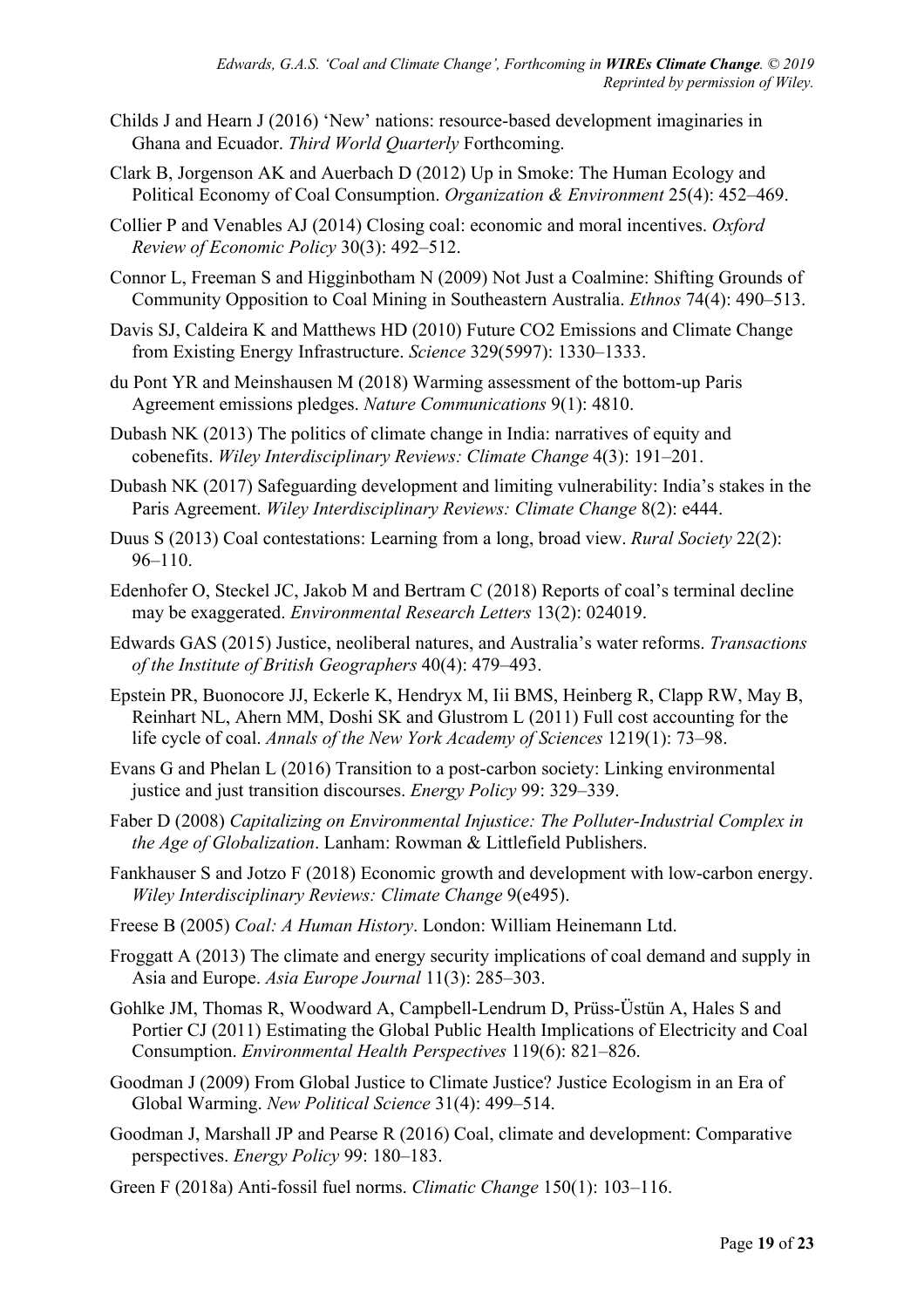Green F (2018b) The logic of fossil fuel bans. *Nature Climate Change* 8: 449–451.

- Green F and Denniss R (2018) Cutting with both arms of the scissors: the economic and political case for restrictive supply-side climate policies. *Climatic Change* 150(1): 73–87.
- Groesbeck JG and Pearce JM (2018) Coal with Carbon Capture and Sequestration is not as Land Use Efficient as Solar Photovoltaic Technology for Climate Neutral Electricity Production. *Scientific Reports* 8(1): 13476.
- Haddaway NR, Collins AM, Coughlin D and Kirk S (2015) The Role of Google Scholar in Evidence Reviews and Its Applicability to Grey Literature Searching. *PLOS ONE* 10(9): e0138237.
- Haftendorn C, Kemfert C and Holz F (2012) What about coal? Interactions between climate policies and the global steam coal market until 2030. *Energy Policy* 48: 274–283.
- Hall NL and Taplin R (2008) Room for climate advocates in a coal-focused economy? NGO influence on Australian climate policy. *Australian Journal of Social Issues* 43(3): 359–379.
- Harstad B (2012) Buy Coal! A Case for Supply-Side Environmental Policy. *Journal of Political Economy* 120(1): 77–115.
- Head L, Adams M, McGregor HV and Toole S (2014) Climate change and Australia. *Wiley Interdisciplinary Reviews: Climate Change* 5(2): 175–197.
- Healy N and Barry J (2017) Politicizing energy justice and energy system transitions: Fossil fuel divestment and a "just transition". *Energy Policy* 108: 451–459.
- Healy N, Stephens JC and Malin SA (2019) Embodied energy injustices: Unveiling and politicizing the transboundary harms of fossil fuel extractivism and fossil fuel supply chains. *Energy Research & Social Science* 48: 219–234.
- Heyward C and Roser D (eds) (2016) *Climate Justice in a Non-Ideal World*. Oxford: Oxford University Press.
- Higginbotham N, Freeman S, Connor L and Albrecht G (2010) Environmental injustice and air pollution in coal affected communities, Hunter Valley, Australia. *Health & Place* 16(2): 259–266.
- Huber MT (2009) Energizing historical materialism: Fossil fuels, space and the capitalist mode of production. *Geoforum*, Themed Issue: Postcoloniality, Responsibility and Care 40(1): 105–115.
- IEA (2016a) *Key Coal Trends: Excerpt from 'Coal Information (2016 Edition)'*. International Energy Agency.
- IEA (2016b) *Medium-Term Coal Market Report 2016*. Paris: OECD.
- IEA (2017) *Coal 2017: Analysis and Forecasts to 2022*. Paris: OECD.
- IEA (2018a) *Coal 2018: Analysis and Forecasts to 2023*. Paris: OECD.
- IEA (2018b) *Coal Information 2018*. Paris: OECD.
- IPCC (2018) *Global Warming of 1.5C: Summary for Policymakers*. Intergovernmental Panel on Climate Change. Available from: http://www.ipcc.ch/report/sr15/ (accessed 24 October 2018).
- Jamieson D (2017) Slavery, Carbon, and Moral Progress. *Ethical Theory and Moral Practice* 20(1): 169–183.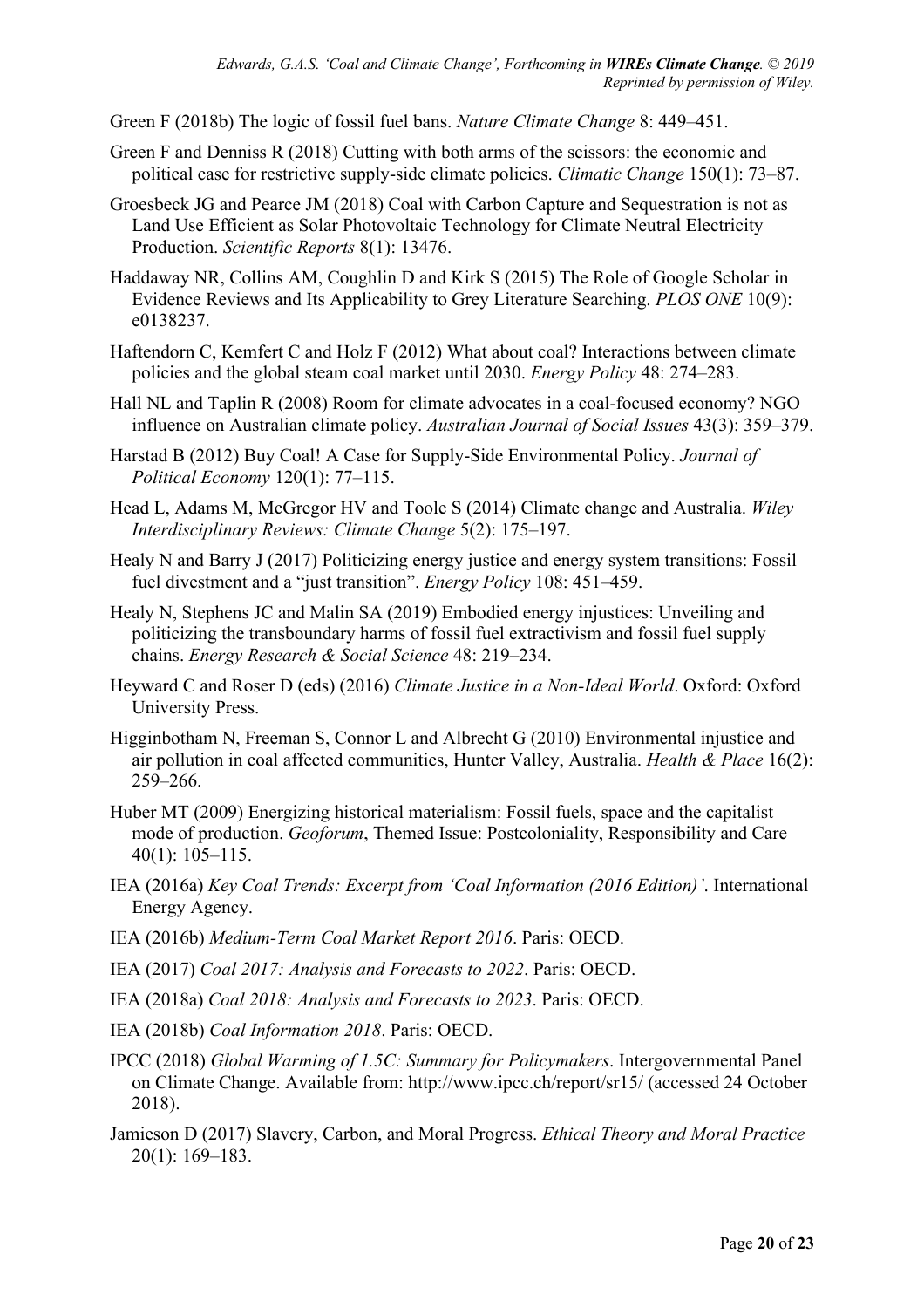- Johnson N, Krey V, McCollum DL, Rao S, Riahi K and Rogelj J (2015) Stranded on a lowcarbon planet: Implications of climate policy for the phase-out of coal-based power plants. *Technological Forecasting and Social Change* 90: 89–102.
- Kartha S, Caney S, Dubash NK and Muttitt G (2018) Whose carbon is burnable? Equity considerations in the allocation of a "right to extract". *Climatic Change* 150(1): 117–129.
- Knights P and Hood M (2009) *Coal and the Commonwealth: The Greatness of an Australian Resource*. Brisbane: The University of Queensland.
- Kuch D (2017) "Fixing" climate change through carbon capture and storage: Situating industrial risk cultures. *Futures* 92: 90–99.
- Kuchler M and Bridge G (2018) Down the black hole: Sustaining national socio-technical imaginaries of coal in Poland. *Energy Research & Social Science* 41: 136–147.
- Kundzewicz ZW and Matczak P (2012) Climate change regional review: Poland. *Wiley Interdisciplinary Reviews: Climate Change* 3(4): 297–311.
- Kyllönen S (2014) Civil Disobedience, Climate Protests and a Rawlsian Argument for 'Atmospheric' Fairness. *Environmental Values* 23(5): 593–613.
- Lahiri-Dutt K (ed.) (2014) *The Coal Nation: Histories, Ecologies and Politics of Coal in India*. Ashgate Publishing, Limited.
- Lahiri-Dutt K (2016) The diverse worlds of coal in India: Energising the nation, energising livelihoods. *Energy Policy* 99: 203–213.
- Lazarus M and van Asselt H (2018) Fossil fuel supply and climate policy: exploring the road less taken. *Climatic Change* 150(1): 1–13.
- Le Billon P and Kristoffersen B (2019) Just cuts for fossil fuels? Supply-side carbon constraints and energy transition. *Environment and Planning A: Economy and Space* Forthcoming, http://dx.doi.org/10.1177/0308518X18816702
- Leipprand A and Flachsland C (2018) Regime destabilization in energy transitions: The German debate on the future of coal. *Energy Research & Social Science* 40: 190–204.
- Lysack M (2015) Effective policy influencing and environmental advocacy: Health, climate change, and phasing out coal. *International Social Work* 58(3): 435–447.
- Markusson N, Kern F, Watson J, Arapostathis S, Chalmers H, Ghaleigh N, Heptonstall P, Pearson P, Rossati D and Russell S (2012) A socio-technical framework for assessing the viability of carbon capture and storage technology. *Technological Forecasting and Social Change* 79(5): 903–918.
- Markusson N, Gjefsen MD, Stephens JC and Tyfield D (2017) The political economy of technical fixes: The (mis)alignment of clean fossil and political regimes. *Energy Research & Social Science* 23: 1–10.
- Martin A (2014) Commodity exports and transboundary atmospheric impacts: regulating coal in an era of climate change. *Environmental Politics* 23(4): 590–609.
- McAllister LK (2009) Litigating Climate Change at the Coal Mine. In: Burns WCG and Osofsky HM (eds), *Adjudicating Climate Change*, Cambridge: Cambridge University Press, pp. 48–71.
- McGlade C and Ekins P (2015) The geographical distribution of fossil fuels unused when limiting global warming to 2°C. *Nature* 517(7533): 187–190.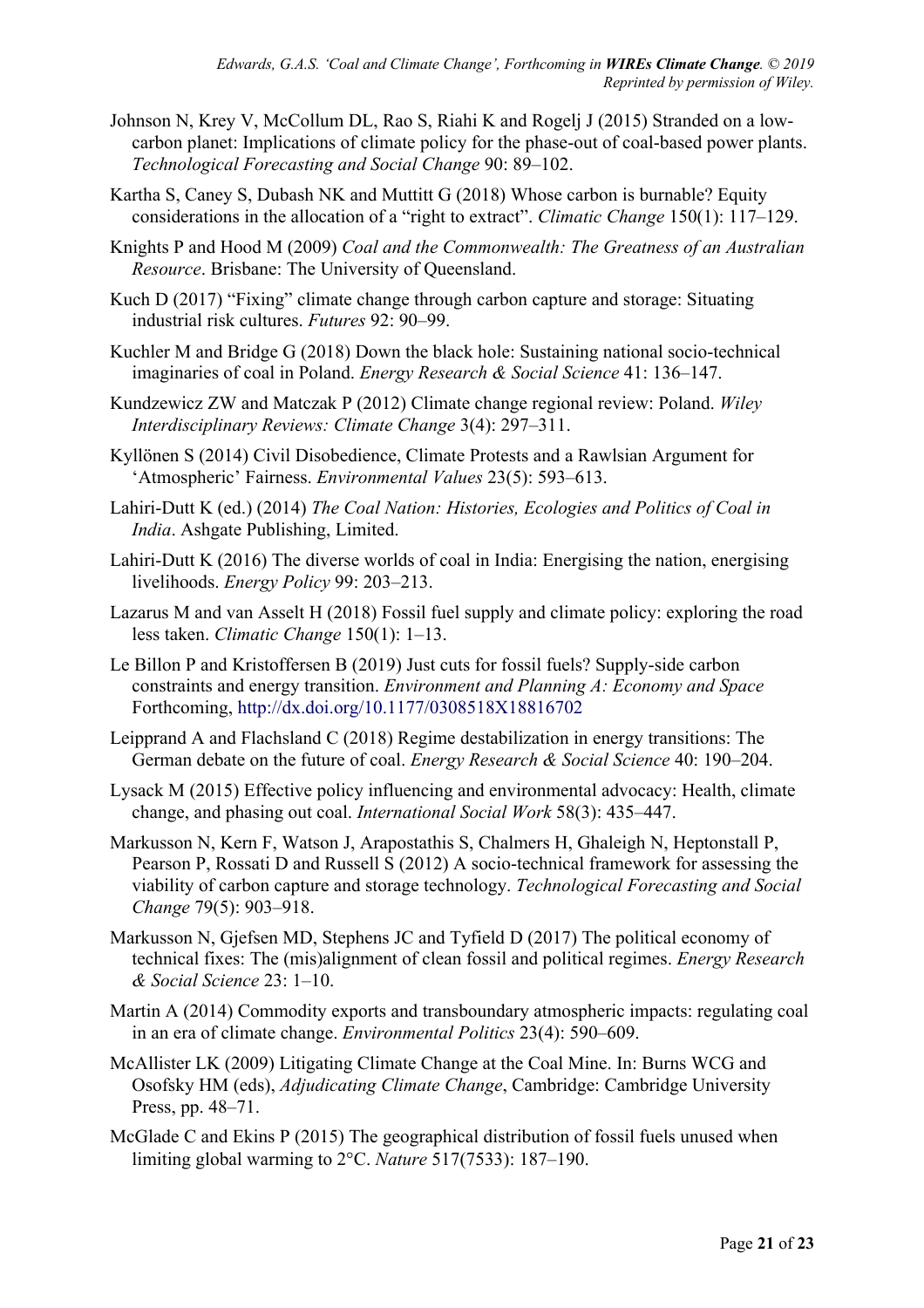- McManus P (2000) Beyond Kyoto? Media Representation of an Environmental Issue. *Australian Geographical Studies* 38(3): 306–319.
- McManus P and Connor L (2013) What's mine is mine(d): Contests over marginalisation of rural life in the Upper Hunter, NSW. *Rural Society* 22(2): 166–183.
- Mendelevitch R (2018) Testing supply-side climate policies for the global steam coal market—can they curb coal consumption? *Climatic Change* 150(1): 57–72.
- Meng J, Mi Z, Guan D, Li J, Tao S, Li Y, Feng K, Liu J, Liu Z, Wang X, Zhang Q and Davis SJ (2018) The rise of South–South trade and its effect on global CO<sub>2</sub> emissions. *Nature Communications* 9(1): 1871.
- Mitchell T (2009) Carbon democracy. *Economy and Society* 38(3): 399–432.
- Mitchell T (2013) *Carbon Democracy: Political Power in the Age of Oil*. London: Verso.
- Morrice E and Colagiuri R (2013) Coal mining, social injustice and health: A universal conflict of power and priorities. *Health & Place* 19: 74–79.
- Morse RK (2012) Cleaning Up Coal: From Climate Culprit to Solution. *Foreign Affairs* 91(4): 102–112.
- Moss J (2016) Mining, morality and the obligations of fossil fuel exporting countries. *Australian Journal of Political Science* 51(3): 496–511.
- Muenstermann I (2012) Australia's climate change, wind farming, coal industry and the 'big carbon plan': Mine coal, sell coal, repeat until rich. *Rural Society* 21(3): 231–249.
- Myhrvold NP and Caldeira K (2012) Greenhouse gases, climate change and the transition from coal to low-carbon electricity. *Environmental Research Letters* 7(1): 1–8.
- Nace T (2018) *A Coal Phase-Out Pathway for 1.5°C*. Coalswarm & Greenpeace. Available from:

https://www.greenpeace.org/international/publication/18866/a coal phase out pathway/ (accessed 25 March 2019).

- Newell P and Mulvaney D (2013) The political economy of the 'just transition'. *The Geographical Journal* 179(2): 132–140.
- Oei P-Y and Mendelevitch R (2019) Prospects for steam coal exporters in the era of climate policies: a case study of Colombia. *Climate Policy* 19(1): 73–91.
- Pearse G (2009) *Quarry Vision: Coal, Climate Change and the End of the Resources Boom*. Quarterly Essay 33, Black Inc.
- Piggot G (2018) The influence of social movements on policies that constrain fossil fuel supply. *Climate Policy* 18(7): 942–954.
- Richter PM, Mendelevitch R and Jotzo F (2018) Coal taxes as supply-side climate policy: a rationale for major exporters? *Climatic Change* 150(1): 43–56.
- Rosales A (2013) Going Underground: the political economy of the 'left turn' in South America. *Third World Quarterly* 34(8): 1443–1457.
- Rosewarne S (2016) The transnationalisation of the Indian coal economy and the Australian political economy: The fusion of regimes of accumulation? *Energy Policy* 99: 214–223.
- Routledge P, Cumbers A and Derickson KD (2018) States of just transition: Realising climate justice through and against the state. *Geoforum* 88: 78–86.